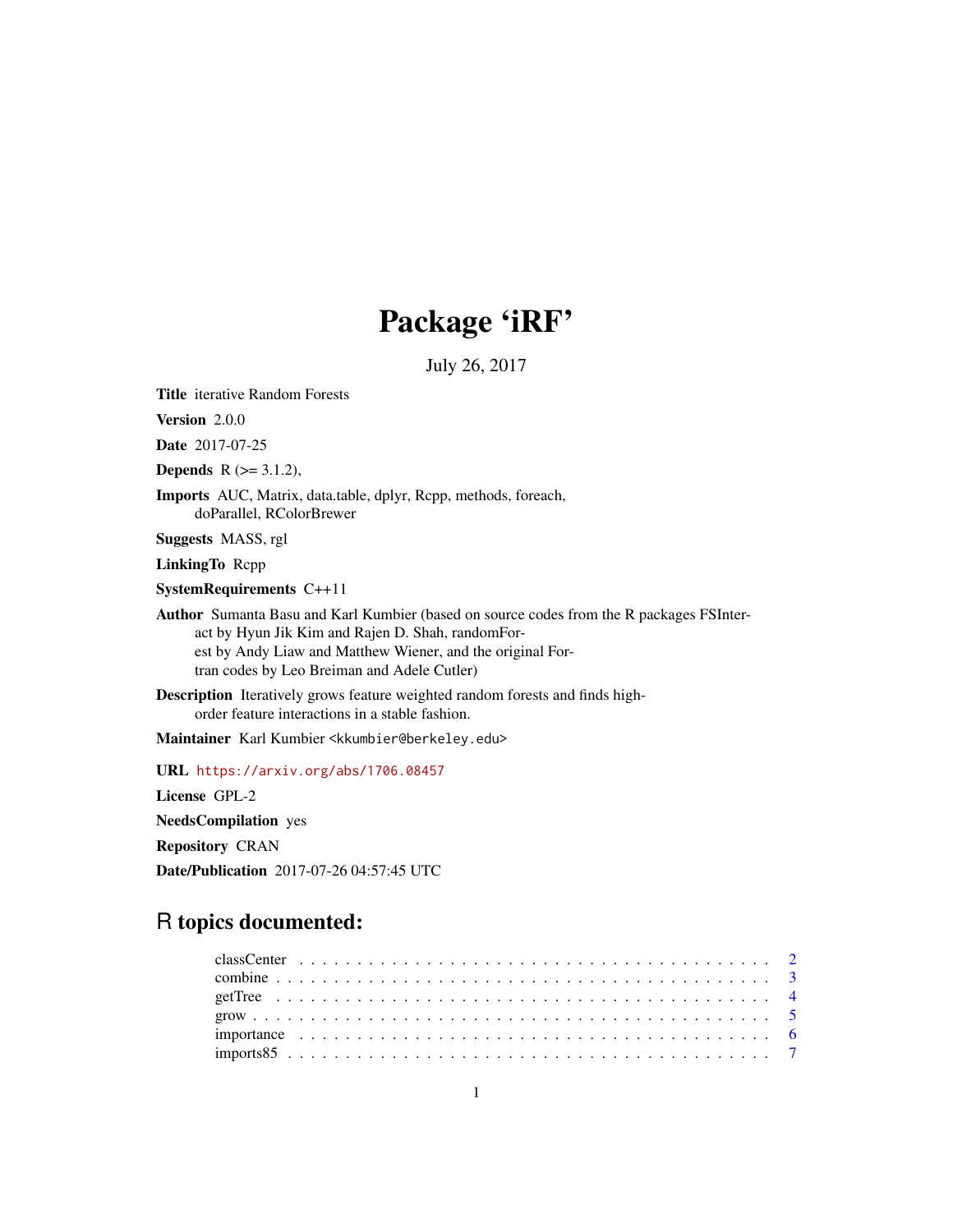<span id="page-1-0"></span>

| iRF                     | - 8 |
|-------------------------|-----|
| $\sqrt{10}$             |     |
| <b>MDSplot</b><br>$-11$ |     |
| - 12                    |     |
| -13                     |     |
|                         | -14 |
| - 16                    |     |
|                         | 17  |
|                         | -18 |
|                         | 20  |
|                         | -24 |
|                         | -26 |
|                         | 27  |
|                         | 29  |
| <b>RIT</b>              | 29  |
| -31<br>treesize         |     |
|                         | -32 |
| varImpPlot              | 33  |
|                         | -34 |
|                         |     |

#### **Index** [35](#page-34-0)

classCenter *Prototypes of groups.*

## Description

Prototypes are 'representative' cases of a group of data points, given the similarity matrix among the points. They are very similar to medoids. The function is named 'classCenter' to avoid conflict with the function prototype in the methods package.

## Usage

```
classCenter(x, label, prox, nNbr = min(table(label))-1)
```

| $\mathsf{x}$ | a matrix or data frame                                                                                                                                                       |
|--------------|------------------------------------------------------------------------------------------------------------------------------------------------------------------------------|
| label        | group labels of the rows in x                                                                                                                                                |
| prox         | the proximity (or similarity) matrix, assumed to be symmetric with 1 on the<br>diagonal and in $[0, 1]$ off the diagonal (the order of row/column must match that<br>of $x)$ |
| nNbr         | number of nearest neighbors used to find the prototypes.                                                                                                                     |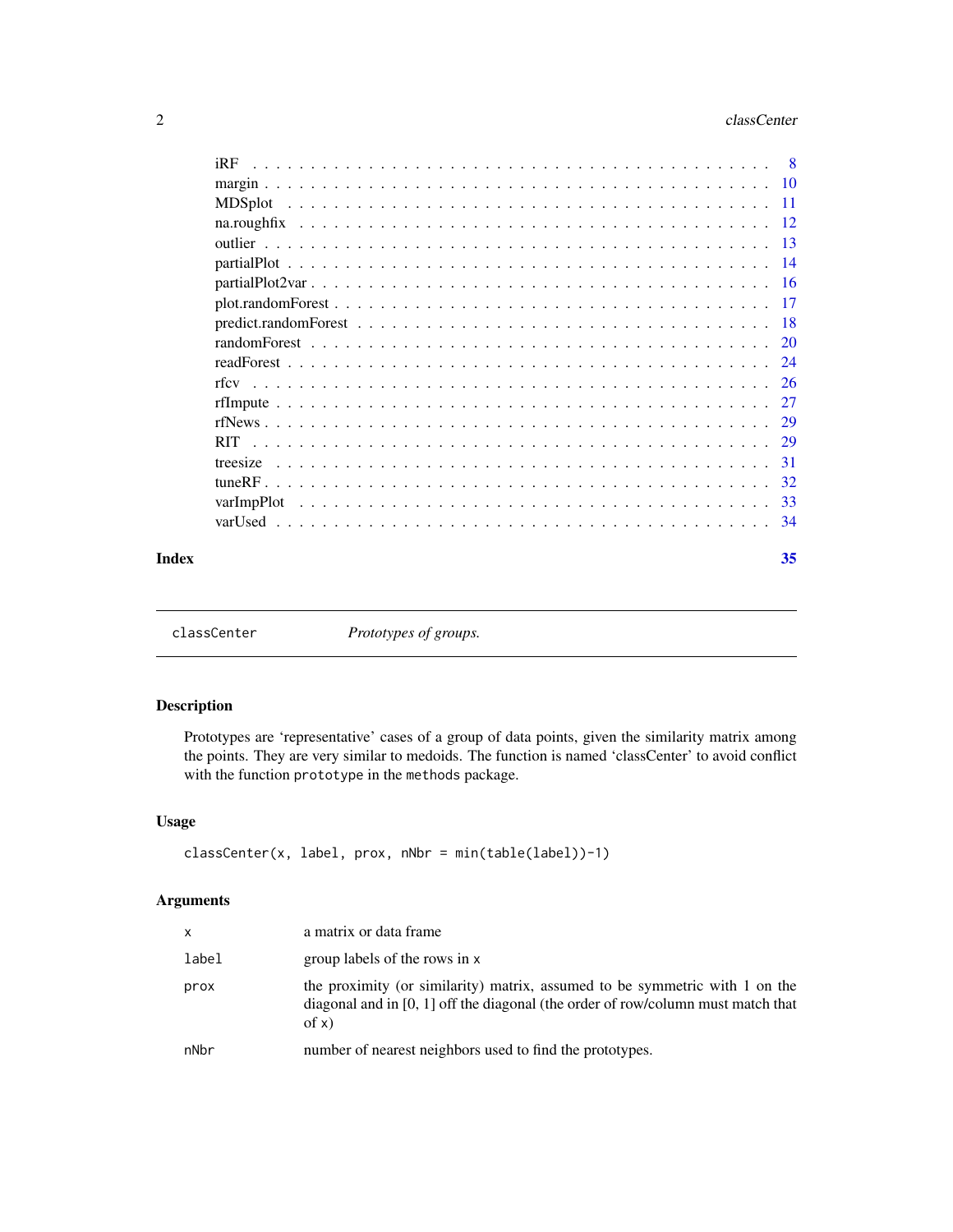#### <span id="page-2-0"></span>combine 3

## Details

This version only computes one prototype per class. For each case in x, the nNbr nearest neighors are found. Then, for each class, the case that has most neighbors of that class is identified. The prototype for that class is then the medoid of these neighbors (coordinate-wise medians for numerical variables and modes for categorical variables).

This version only computes one prototype per class. In the future more prototypes may be computed (by removing the 'neighbors' used, then iterate).

## Value

A data frame containing one prototype in each row.

## Author(s)

Andy Liaw

## See Also

[randomForest](#page-19-1), [MDSplot](#page-10-1)

#### Examples

```
data(iris)
iris.rf <- randomForest(iris[,-5], iris[,5], prox=TRUE)
iris.p <- classCenter(iris[,-5], iris[,5], iris.rf$prox)
plot(iris[,3], iris[,4], pch=21, xlab=names(iris)[3], ylab=names(iris)[4],
     bg=c("red", "blue", "green")[as.numeric(factor(iris$Species))],
     main="Iris Data with Prototypes")
points(iris.p[,3], iris.p[,4], pch=21, cex=2, bg=c("red", "blue", "green"))
```
<span id="page-2-1"></span>combine *Combine Ensembles of Trees*

#### Description

Combine two more more ensembles of trees into one.

## Usage

combine(...)

## Arguments

... two or more objects of class randomForest, to be combined into one.

## Value

An object of class randomForest.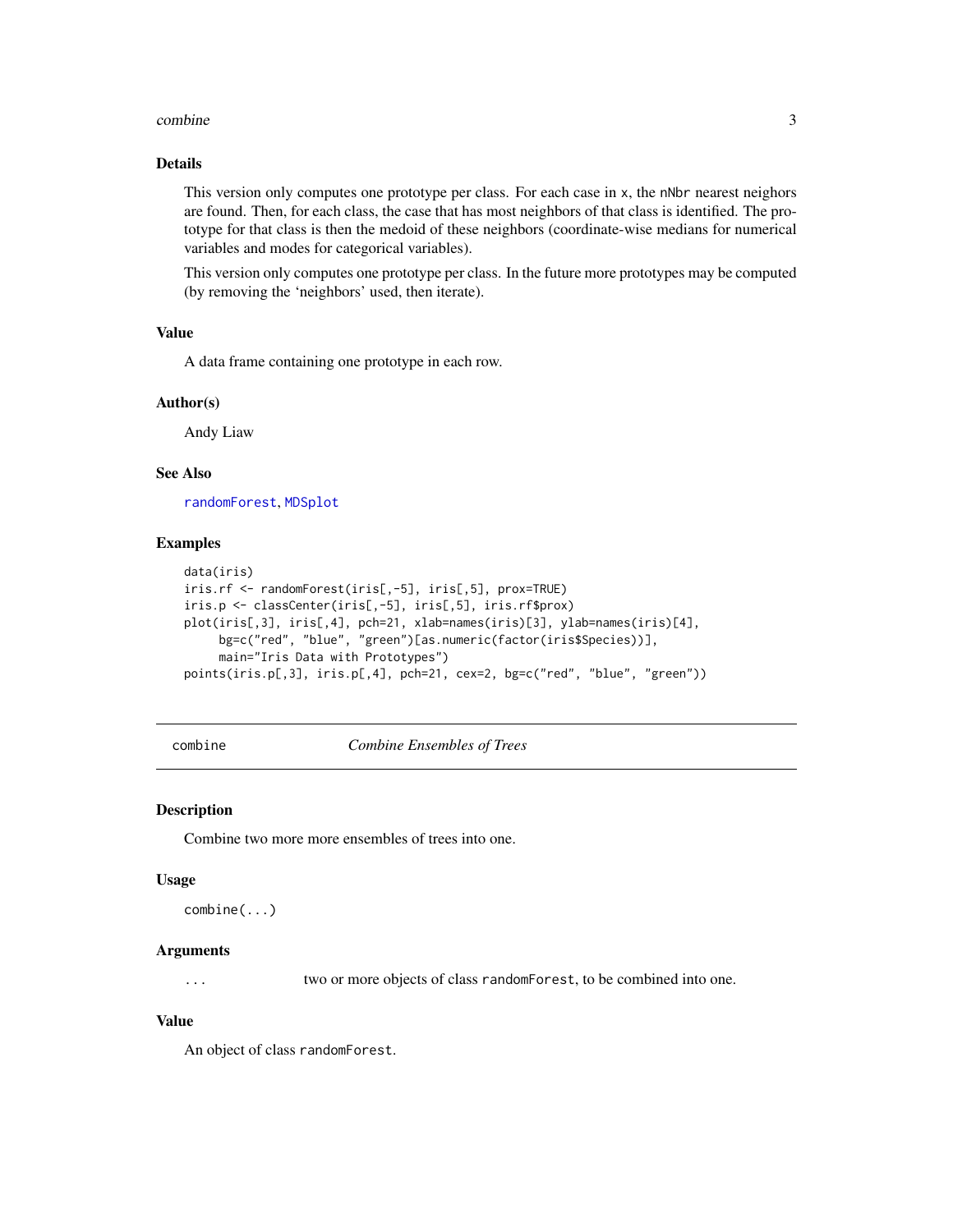#### <span id="page-3-0"></span>Note

The confusion, err.rate, mse and rsq components (as well as the corresponding components in the test compnent, if exist) of the combined object will be NULL.

#### Author(s)

Andy Liaw

#### See Also

[randomForest](#page-19-1), [grow](#page-4-1)

#### Examples

```
data(iris)
rf1 <- randomForest(Species ~ ., iris, ntree=50, norm.votes=FALSE)
rf2 <- randomForest(Species ~ ., iris, ntree=50, norm.votes=FALSE)
rf3 <- randomForest(Species ~ ., iris, ntree=50, norm.votes=FALSE)
rf.all <- combine(rf1, rf2, rf3)
print(rf.all)
```
<span id="page-3-1"></span>getTree *Extract a single tree from a forest.*

#### Description

This function extract the structure of a tree from a randomForest object.

#### Usage

```
getTree(rfobj, k=1, labelVar=FALSE)
```
## Arguments

| rfobi    | a randomForest object.                                                    |
|----------|---------------------------------------------------------------------------|
| k        | which tree to extract?                                                    |
| labelVar | Should better labels be used for splitting variables and predicted class? |

#### Details

For numerical predictors, data with values of the variable less than or equal to the splitting point go to the left daughter node.

For categorical predictors, the splitting point is represented by an integer, whose binary expansion gives the identities of the categories that goes to left or right. For example, if a predictor has four categories, and the split point is 13. The binary expansion of 13 is (1, 0, 1, 1) (because  $13 = 1 * 2^0 + 0 * 2^1 + 1 * 2^2 + 1 * 2^3$ , so cases with categories 1, 3, or 4 in this predictor get sent to the left, and the rest to the right.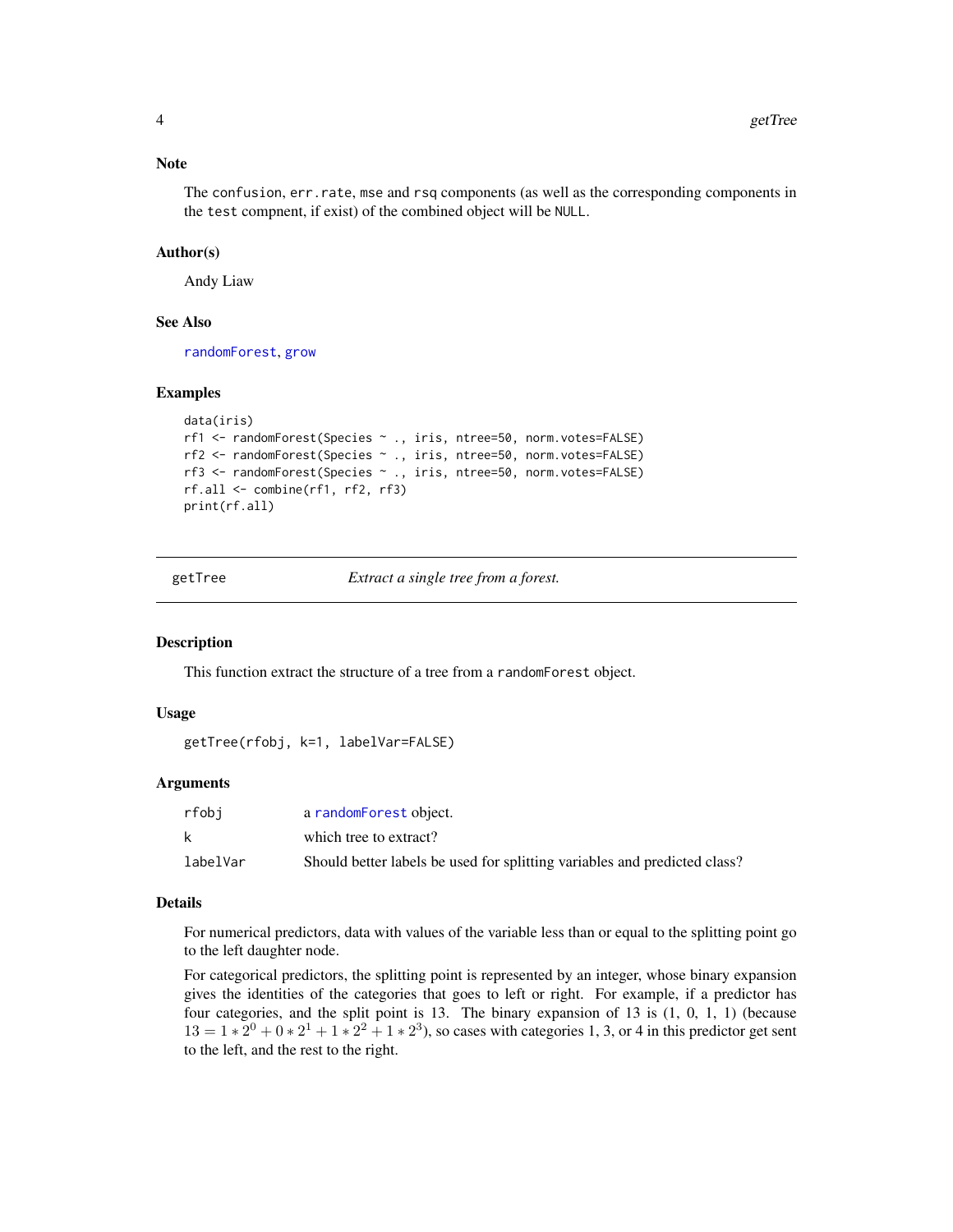<span id="page-4-0"></span>grow 5

## Value

A matrix (or data frame, if labelVar=TRUE) with six columns and number of rows equal to total number of nodes in the tree. The six columns are:

|             | left daughter the row where the left daughter node is; 0 if the node is terminal   |
|-------------|------------------------------------------------------------------------------------|
|             | right daughter the row where the right daughter node is; 0 if the node is terminal |
| split var   | which variable was used to split the node; $\theta$ if the node is terminal        |
| split point | where the best split is; see Details for categorical predictor                     |
| status      | is the node terminal $(-1)$ or not $(1)$                                           |
| prediction  | the prediction for the node; 0 if the node is not terminal                         |

## Author(s)

Andy Liaw

## See Also

[randomForest](#page-19-1)

## Examples

```
data(iris)
## Look at the third trees in the forest.
getTree(randomForest(iris[,-5], iris[,5], ntree=10), 3, labelVar=TRUE)
```
<span id="page-4-1"></span>grow *Add trees to an ensemble*

## Description

Add additional trees to an existing ensemble of trees.

## Usage

```
## S3 method for class 'randomForest'
grow(x, how.many, ...)
```
## Arguments

|          | an object of class random Forest, which contains a forest component. |
|----------|----------------------------------------------------------------------|
| how.many | number of trees to add to the random Forest object.                  |
| .        | currently ignored.                                                   |

## Value

An object of class randomForest, containing how.many additional trees.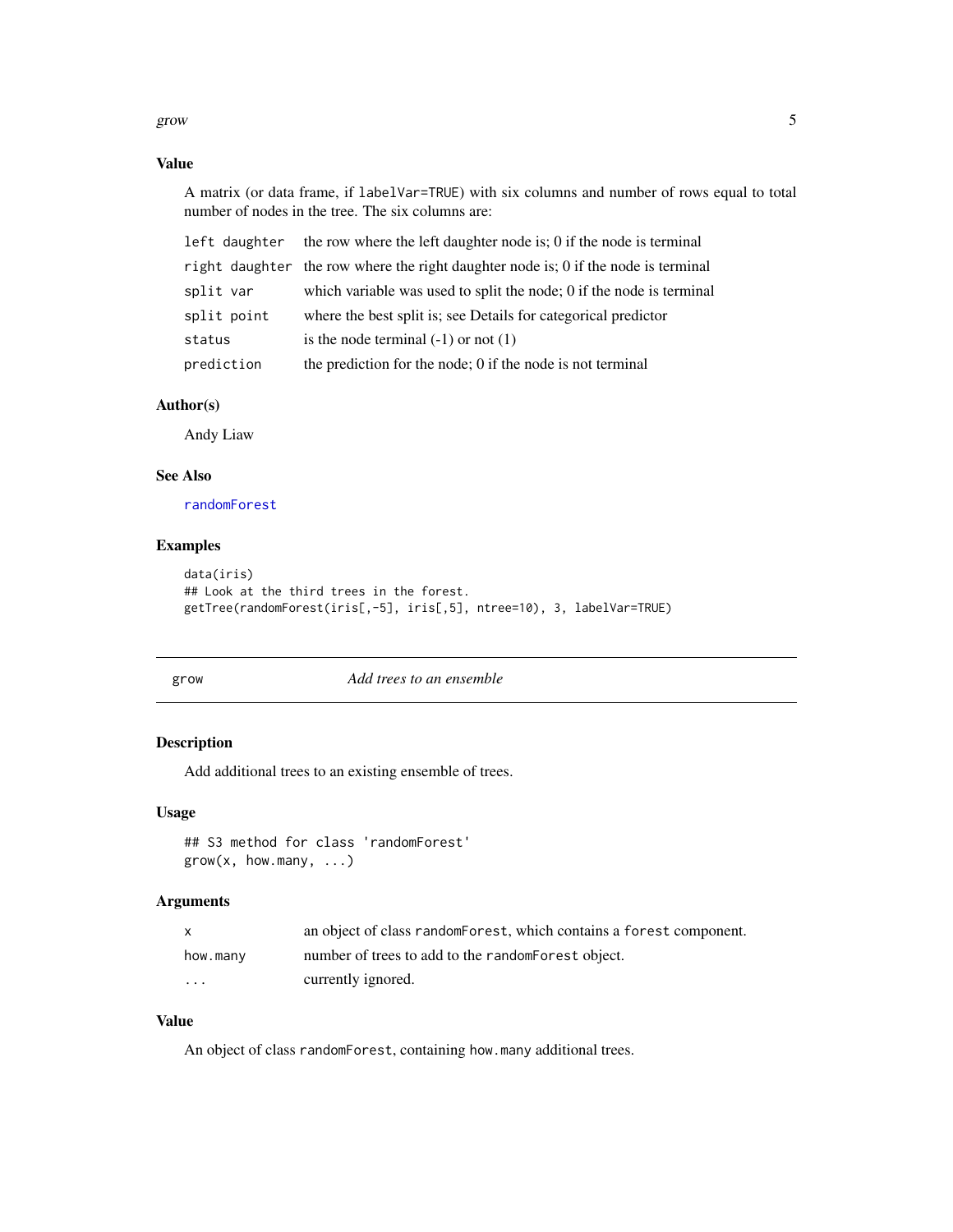## <span id="page-5-0"></span>Note

The confusion, err.rate, mse and rsq components (as well as the corresponding components in the test compnent, if exist) of the combined object will be NULL.

## Author(s)

Andy Liaw

## See Also

[combine](#page-2-1), [randomForest](#page-19-1)

## Examples

```
data(iris)
iris.rf <- randomForest(Species ~ ., iris, ntree=50, norm.votes=FALSE)
iris.rf <- grow(iris.rf, 50)
print(iris.rf)
```
<span id="page-5-1"></span>

importance *Extract variable importance measure*

## Description

This is the extractor function for variable importance measures as produced by [randomForest](#page-19-1).

## Usage

```
## S3 method for class 'randomForest'
importance(x, type=NULL, class=NULL, scale=TRUE, ...)
```

| $\mathsf{x}$ | an object of class random Forest.                                                                                                |
|--------------|----------------------------------------------------------------------------------------------------------------------------------|
| type         | either 1 or 2, specifying the type of importance measure $(1)$ =mean decrease in<br>accuracy, 2=mean decrease in node impurity). |
| class        | for classification problem, which class-specific measure to return.                                                              |
| scale        | For permutation based measures, should the measures be divided their "standard"<br>errors"?                                      |
| $\cdots$     | not used.                                                                                                                        |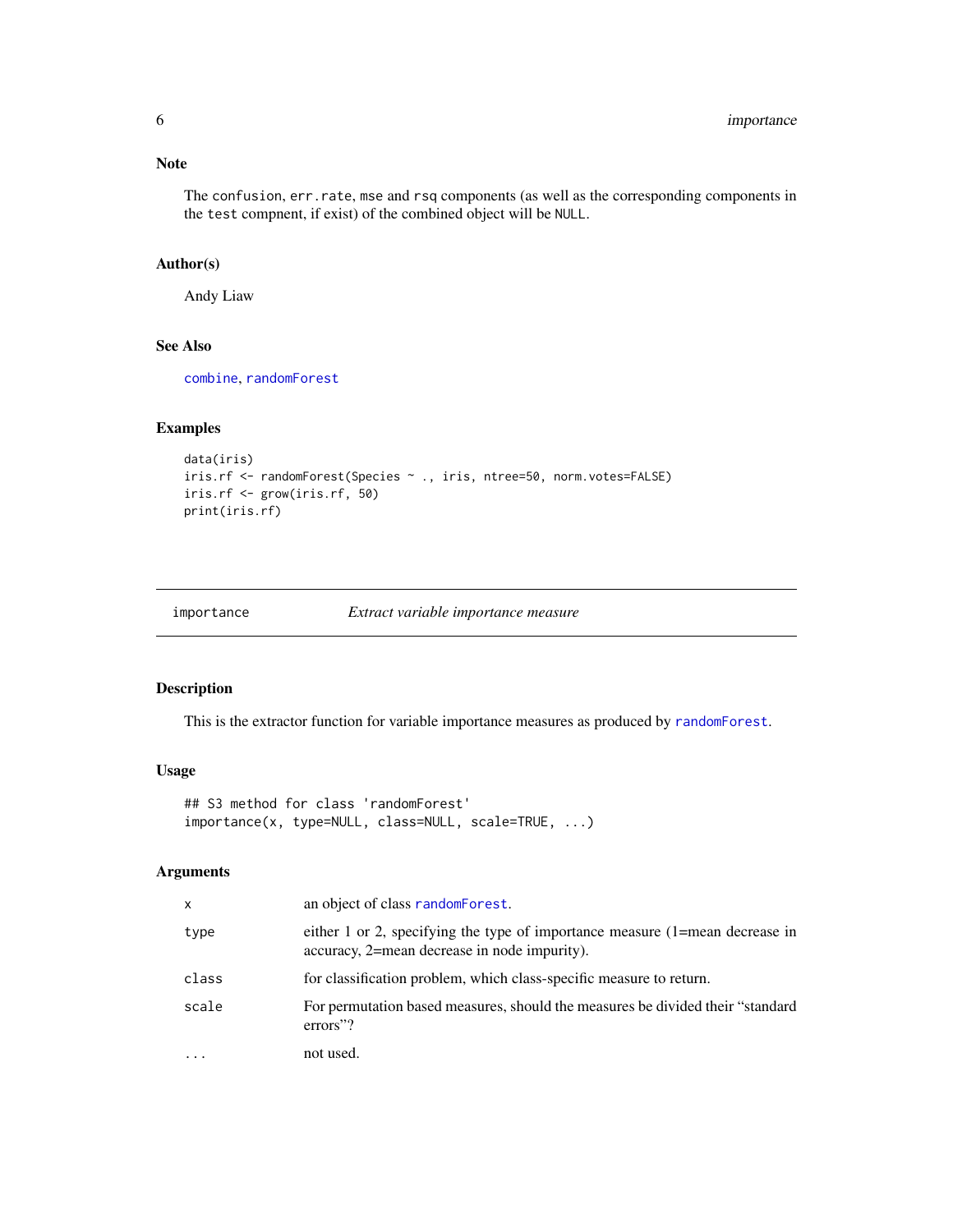#### <span id="page-6-0"></span>imports85 7

## Details

Here are the definitions of the variable importance measures. The first measure is computed from permuting OOB data: For each tree, the prediction error on the out-of-bag portion of the data is recorded (error rate for classification, MSE for regression). Then the same is done after permuting each predictor variable. The difference between the two are then averaged over all trees, and normalized by the standard deviation of the differences. If the standard deviation of the differences is equal to 0 for a variable, the division is not done (but the average is almost always equal to 0 in that case).

The second measure is the total decrease in node impurities from splitting on the variable, averaged over all trees. For classification, the node impurity is measured by the Gini index. For regression, it is measured by residual sum of squares.

## Value

A matrix of importance measure, one row for each predictor variable. The column(s) are different importance measures.

## See Also

[randomForest](#page-19-1), [varImpPlot](#page-32-1)

#### Examples

```
data(iris)
set.seed(4543)
iris.rf <- randomForest(Species ~ ., data=iris, importance=TRUE)
importance(iris.rf)
```
imports85 *The Automobile Data*

#### Description

This is the 'Automobile' data from the UCI Machine Learning Repository.

#### Usage

data(imports85)

## Format

imports85 is a data frame with 205 cases (rows) and 26 variables (columns). This data set consists of three types of entities: (a) the specification of an auto in terms of various characteristics, (b) its assigned insurance risk rating, (c) its normalized losses in use as compared to other cars. The second rating corresponds to the degree to which the auto is more risky than its price indicates. Cars are initially assigned a risk factor symbol associated with its price. Then, if it is more risky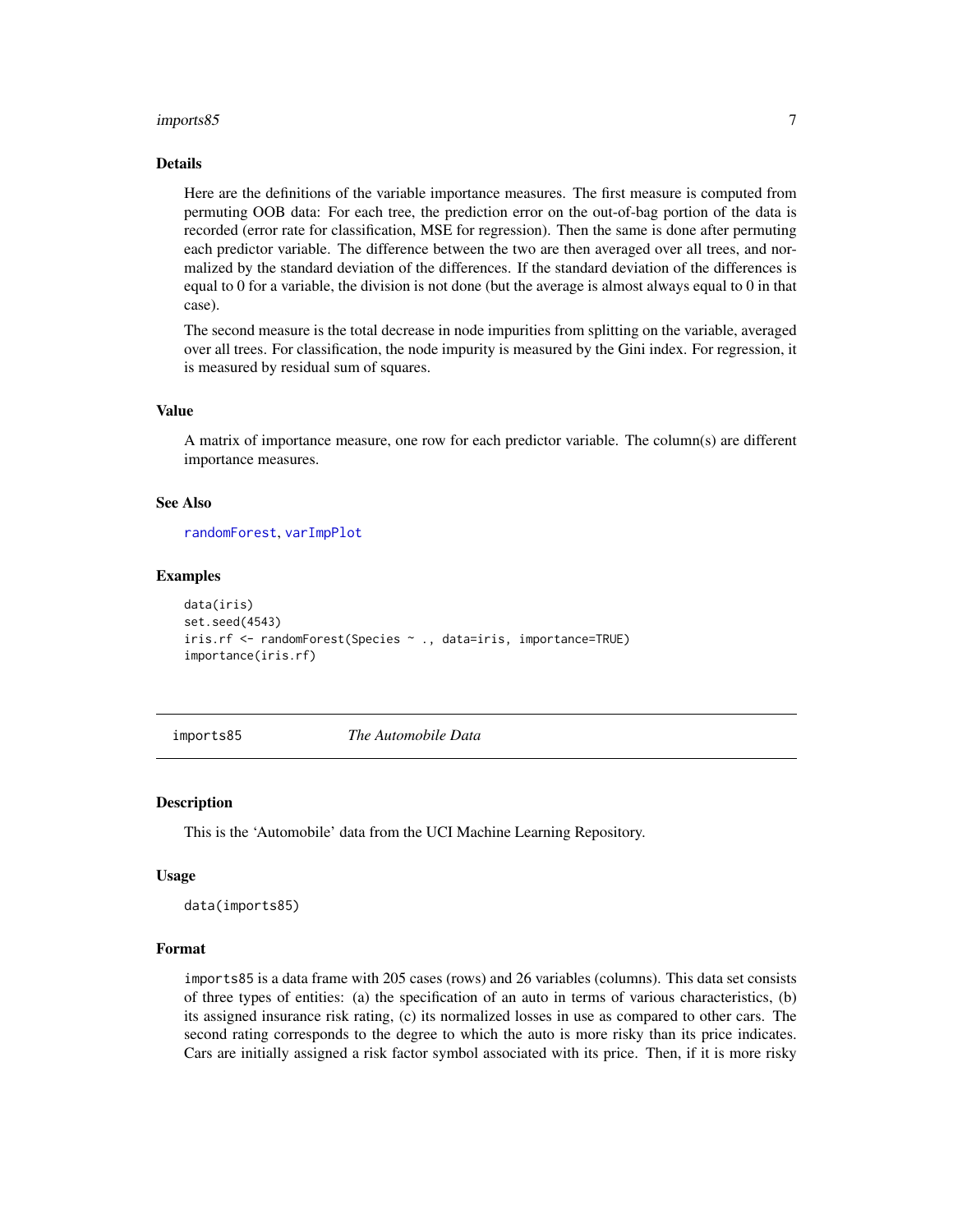<span id="page-7-0"></span>(or less), this symbol is adjusted by moving it up (or down) the scale. Actuarians call this process 'symboling'. A value of +3 indicates that the auto is risky, -3 that it is probably pretty safe.

The third factor is the relative average loss payment per insured vehicle year. This value is normalized for all autos within a particular size classification (two-door small, station wagons, sports/speciality, etc...), and represents the average loss per car per year.

#### Author(s)

Andy Liaw

## Source

Originally created by Jeffrey C. Schlimmer, from 1985 Model Import Car and Truck Specifications, 1985 Ward's Automotive Yearbook, Personal Auto Manuals, Insurance Services Office, and Insurance Collision Report, Insurance Institute for Highway Safety.

The original data is at <http://www.ics.uci.edu/~mlearn/MLSummary.html>.

#### References

1985 Model Import Car and Truck Specifications, 1985 Ward's Automotive Yearbook.

Personal Auto Manuals, Insurance Services Office, 160 Water Street, New York, NY 10038

Insurance Collision Report, Insurance Institute for Highway Safety, Watergate 600, Washington, DC 20037

## See Also

[randomForest](#page-19-1)

#### Examples

data(imports85) head(imports85)

iRF *iteratively grows weighted random forests, finds stable feature interactions*

## Description

Using repeated calls to iRF::randomForest, this function iteratively grows weighted ensembles of decision trees. Optionally, return stable feature interactions for select iterations by analyzing feature usage on decision paths of large leaf nodes. For details on the iRF algorithm, see [https:](https://arxiv.org/abs/1706.08457) [//arxiv.org/abs/1706.08457](https://arxiv.org/abs/1706.08457).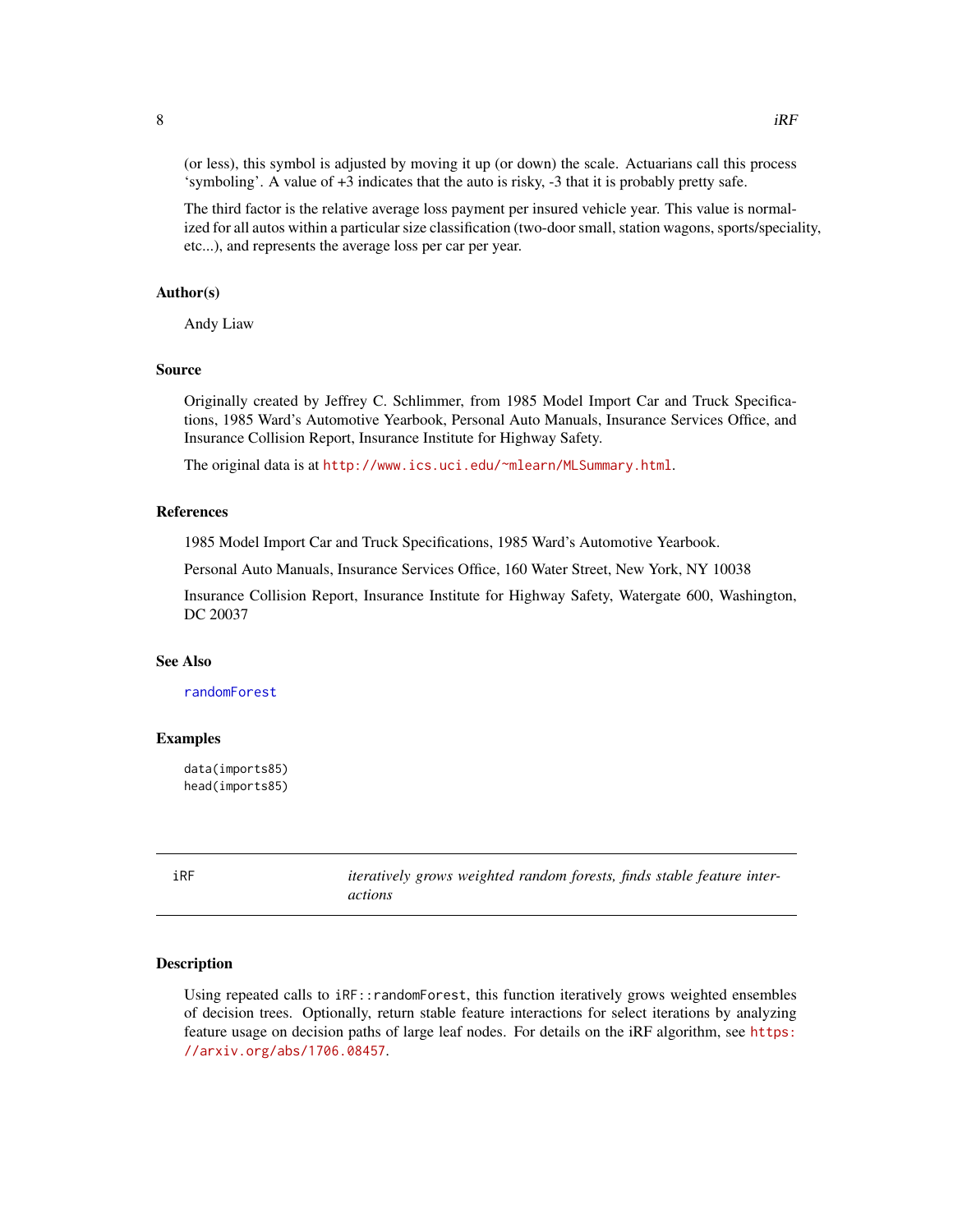## Usage

```
iRF(x, y, xtest=NULL, ytest=NULL,
   n.iter=5,
   ntree=500,
   n.core=1,
   mtry.setect.prob = rep(1/ncol(x), ncol(x)),keep.impvar.quantile=NULL,
    interactions.return=NULL,
   wt.pred.accuracy=FALSE,
   cutoff.unimp.feature = 0,
   rit.param=list(depth=5, ntree=100, nchild=2,
                   class.id=1, class.cut=NULL),
   varnames.grp=NULL,
   n.bootstrap=30,
   bootstrap.forest=TRUE,
   verbose=TRUE,
    ...
   \mathcal{L}
```

| x, xtest             | numeric matrices of predictors                                                                                                                                                                                                                                                                                                        |
|----------------------|---------------------------------------------------------------------------------------------------------------------------------------------------------------------------------------------------------------------------------------------------------------------------------------------------------------------------------------|
| y, ytest             | response vectors                                                                                                                                                                                                                                                                                                                      |
| n.iter               | number of weighted random forest iterations                                                                                                                                                                                                                                                                                           |
| ntree                | number of trees to grow in each iteration                                                                                                                                                                                                                                                                                             |
| n.core               | number of cores across which tree growing and reading should be distributed                                                                                                                                                                                                                                                           |
| mtry.select.prob     |                                                                                                                                                                                                                                                                                                                                       |
|                      | initial weights specified for first random forest fit, defaults to equal weights                                                                                                                                                                                                                                                      |
| keep.impvar.quantile |                                                                                                                                                                                                                                                                                                                                       |
|                      | a nonnegative fraction q. If provided, all the variables with Gini importance in<br>the top 100 <sup>*</sup> q percentile are retained during random splitting variable selection<br>in the next iteration                                                                                                                            |
| interactions.return  |                                                                                                                                                                                                                                                                                                                                       |
|                      | a numeric vector specifying which iterations to evaluate interactions for. Note:<br>interaction computation is computationally intensive particularly when n. bootstrap<br>is large.                                                                                                                                                  |
| wt.pred.accuracy     |                                                                                                                                                                                                                                                                                                                                       |
|                      | Should leaf nodes be sampled proportional to both size and accuracy (TRUE) or<br>just size (FALSE)?                                                                                                                                                                                                                                   |
| cutoff.unimp.feature |                                                                                                                                                                                                                                                                                                                                       |
|                      | a non-negative fraction r. If provided, only features with Gini importance score<br>in the top $100*(1-r)$ percentile are used to find feature interactions                                                                                                                                                                           |
| rit.param            | a named list, containing entries to specify depth: depth of random intersection<br>trees ntree number of random intersection trees nchild: number of children in<br>each split of a random intersection tree class.id: which class of observations<br>will be used to find class-specific interaction? Choose between 0 or 1. Default |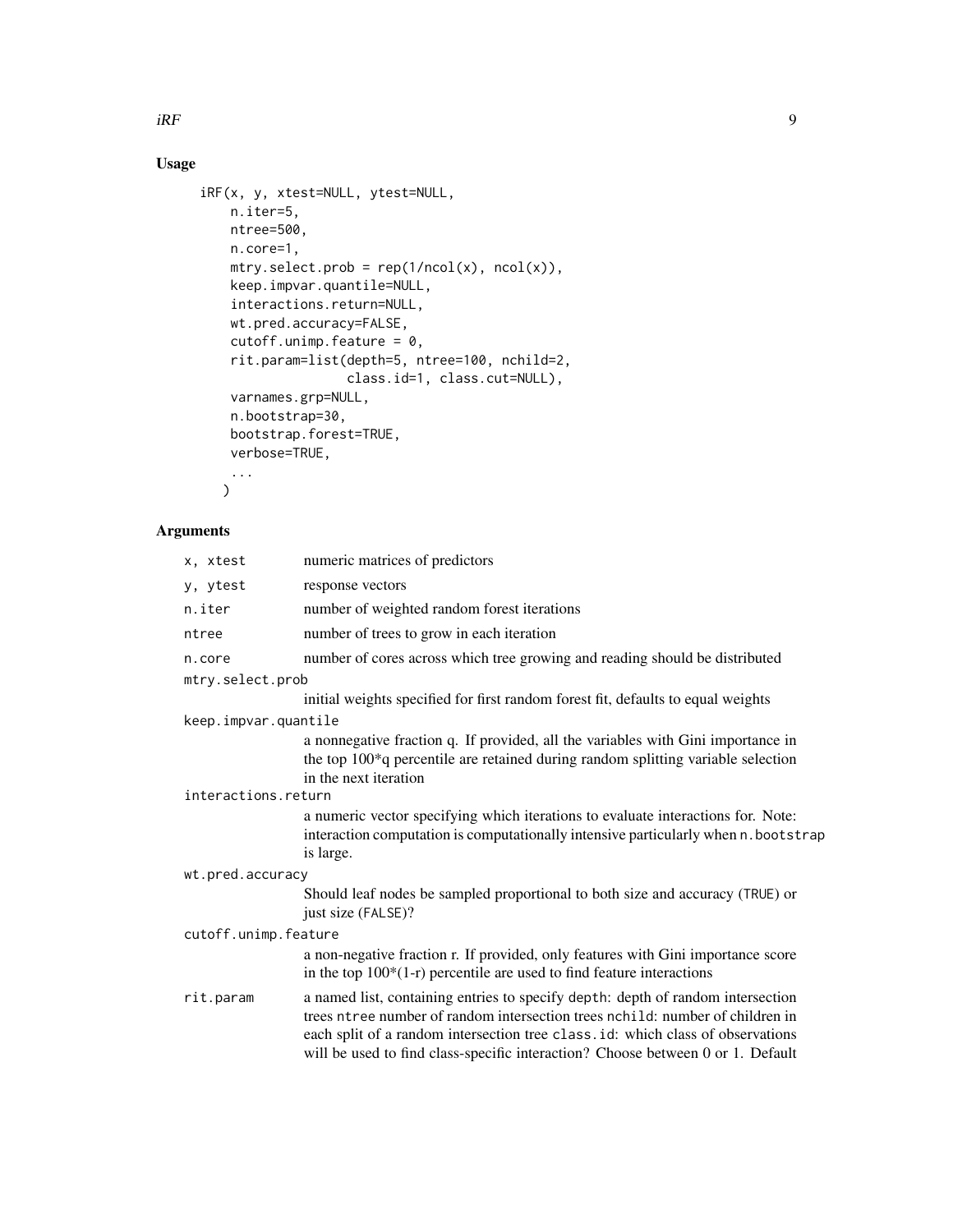<span id="page-9-0"></span>

|                  | is set to 1. Ignored if regression forest. class.cut: threshold to determine leaf<br>nodes that are used to find interactions. Any leaf nodes with prediction greater<br>than specified threshold will be used as input to RIT. If NULL, all leaf nodes from<br>regression iRF will be used as input to RIT. Ignored if classification forest |  |
|------------------|-----------------------------------------------------------------------------------------------------------------------------------------------------------------------------------------------------------------------------------------------------------------------------------------------------------------------------------------------|--|
| varnames.grp     | If features can be grouped based on their demographics or correlation patterns,<br>use the group of features or "hyper-feature" sto conduct random intersection<br>trees                                                                                                                                                                      |  |
| n.bootstrap      | Number of bootstraps replicates used to calculate stability scores of interactiosn<br>obtained by RIT                                                                                                                                                                                                                                         |  |
| bootstrap.forest |                                                                                                                                                                                                                                                                                                                                               |  |
|                  | Should a new Random Forest be constructed for each bootstrap sample to eval-<br>uate stability? Setting to FALSE results in faster runtime.                                                                                                                                                                                                   |  |
| verbose          | Display progress messages and intermediate outputs on screen?                                                                                                                                                                                                                                                                                 |  |
| $\ddotsc$        | additional arguments passed to iRF::randomForest                                                                                                                                                                                                                                                                                              |  |

#### Value

A list containing the following items:

| rf.list     | A list of n. iter objects of the class random Forest                                                                                                                                                                                                                                                       |
|-------------|------------------------------------------------------------------------------------------------------------------------------------------------------------------------------------------------------------------------------------------------------------------------------------------------------------|
| interaction | A list of length n.iter. Each element of the list contains a named numeric vector<br>of stability scores, where the names are candidate interactions (feature names<br>separated by "_"), defined as frequently appearing features and feature combi-<br>nations on the decision paths of large leaf nodes |
|             |                                                                                                                                                                                                                                                                                                            |

## Author(s)

Sumanta Basu <sumbose@berkeley.edu>, Karl Kumbier <kkumbier@berkeley.edu>

## See Also

randomForest, readForest

margin *Margins of randomForest Classifier*

## Description

Compute or plot the margin of predictions from a randomForest classifier.

## Usage

```
## S3 method for class 'randomForest'
margin(x, \ldots)## Default S3 method:
margin(x, observed, ...)
## S3 method for class 'margin'
plot(x, sort=TRUE, ...)
```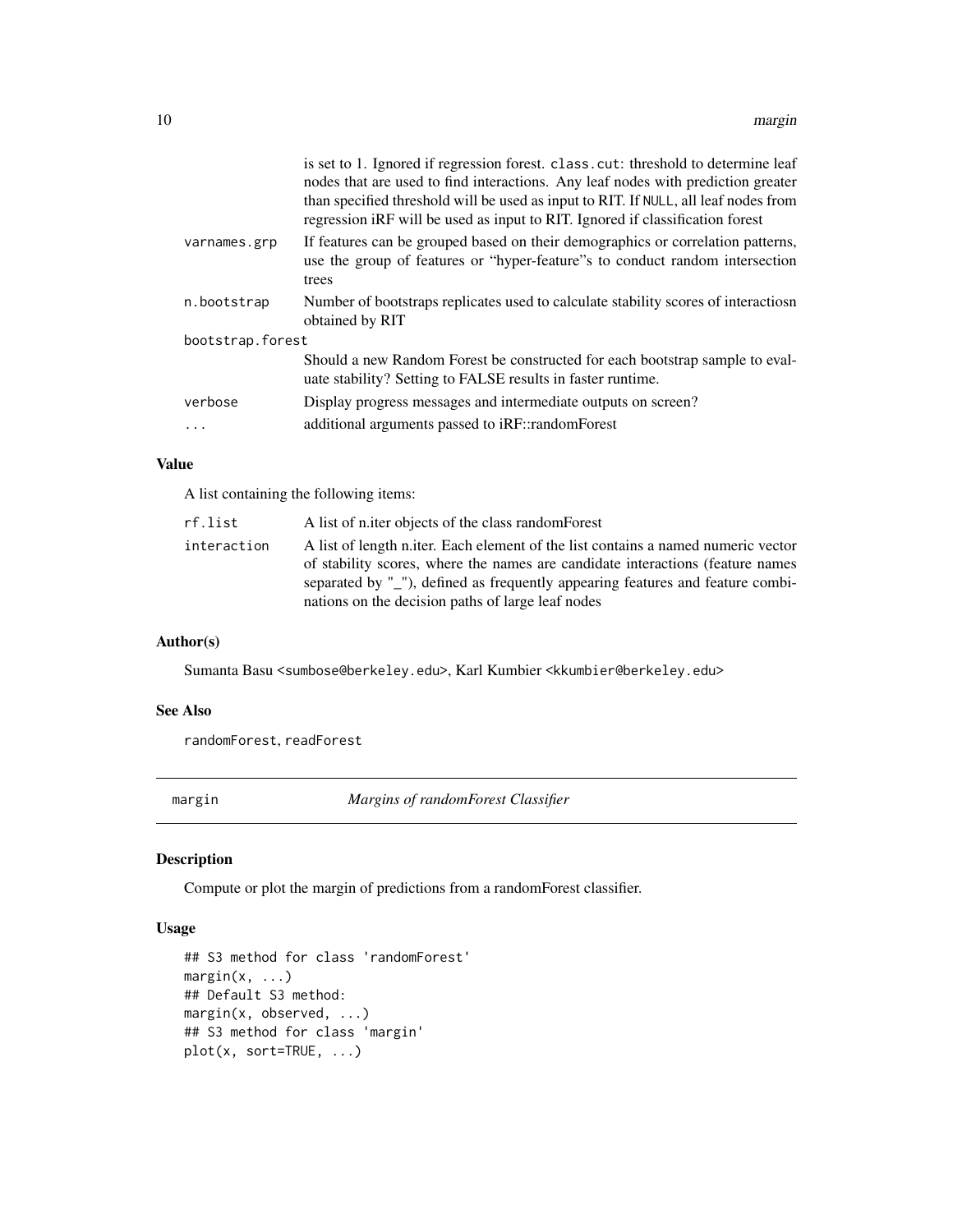#### <span id="page-10-0"></span>MDSplot that the contract of the contract of the contract of the contract of the contract of the contract of the contract of the contract of the contract of the contract of the contract of the contract of the contract of t

## Arguments

| $\mathsf{x}$ | an object of class random Forest, whose type is not regression, or a matrix of<br>predicted probabilities, one column per class and one row per observation. For<br>the plot method, x should be an object returned by margin. |
|--------------|--------------------------------------------------------------------------------------------------------------------------------------------------------------------------------------------------------------------------------|
| observed     | the true response corresponding to the data in x.                                                                                                                                                                              |
| sort         | Should the data be sorted by their class labels?                                                                                                                                                                               |
| .            | other graphical parameters to be passed to plot. default.                                                                                                                                                                      |

## Value

For margin, the *margin* of observations from the [randomForest](#page-19-1) classifier (or whatever classifier that produced the predicted probability matrix given to margin). The margin of a data point is defined as the proportion of votes for the correct class minus maximum proportion of votes for the other classes. Thus under majority votes, positive margin means correct classification, and vice versa.

## Author(s)

Robert Gentlemen, with slight modifications by Andy Liaw

## See Also

[randomForest](#page-19-1)

<span id="page-10-1"></span>

| MDSplot | Multi-dimensional Scaling Plot of Proximity matrix from randomFor- |
|---------|--------------------------------------------------------------------|
|         | est                                                                |

## Description

Plot the scaling coordinates of the proximity matrix from randomForest.

#### Usage

```
MDSplot(rf, fac, k=2, palette=NULL, pch=20, ...)
```

| rf        | an object of class random Forest that contains the proximity component.                        |
|-----------|------------------------------------------------------------------------------------------------|
| fac       | a factor that was used as response to train rf.                                                |
| k         | number of dimensions for the scaling coordinates.                                              |
| palette   | colors to use to distinguish the classes; length must be the equal to the number<br>of levels. |
| pch       | plotting symbols to use.                                                                       |
| $\ddotsc$ | other graphical parameters.                                                                    |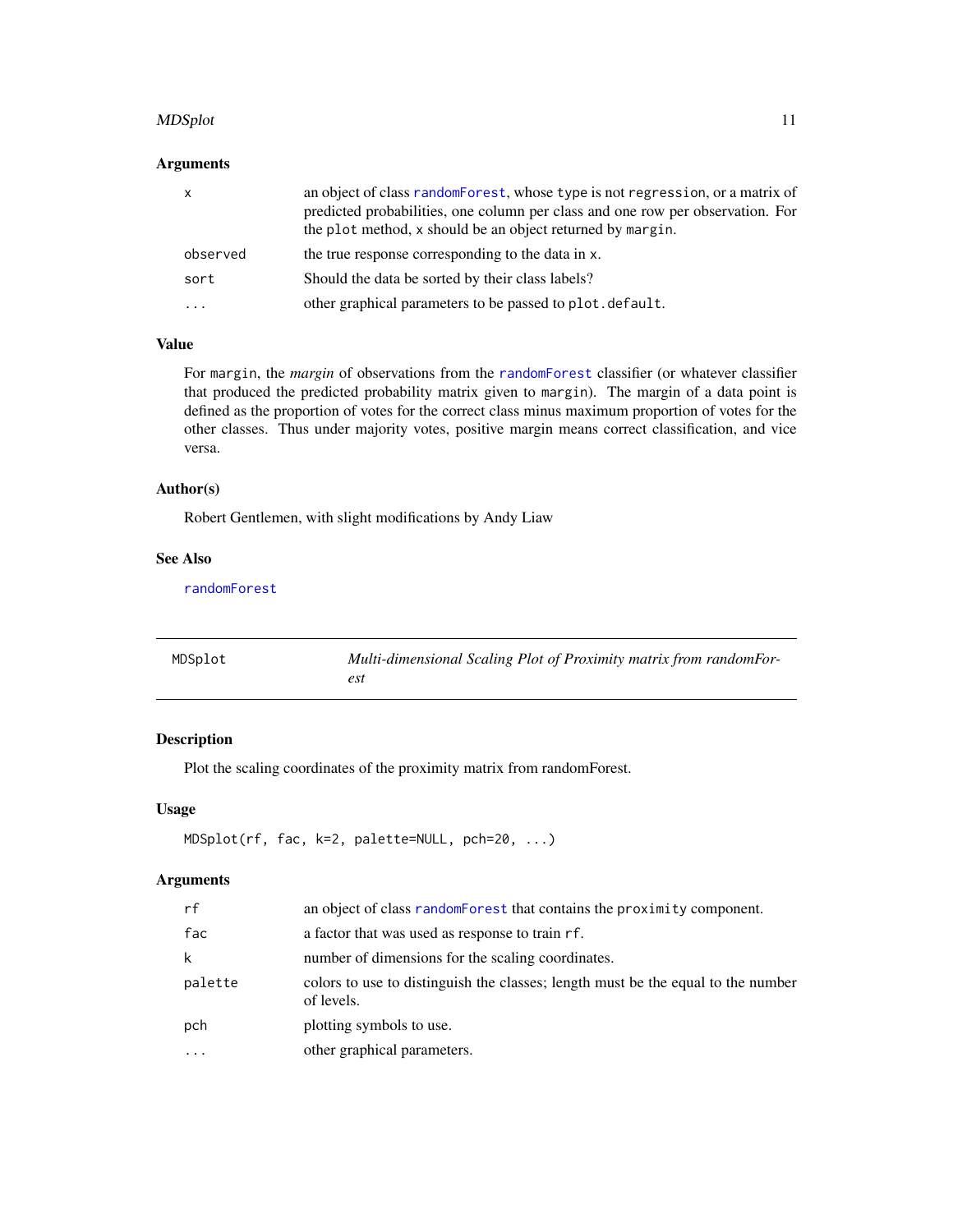#### <span id="page-11-0"></span>Value

The output of [cmdscale](#page-0-0) on 1 - rf\$proximity is returned invisibly.

#### Note

If  $k > 2$ , [pairs](#page-0-0) is used to produce the scatterplot matrix of the coordinates.

## Author(s)

Robert Gentleman, with slight modifications by Andy Liaw

## See Also

[randomForest](#page-19-1)

## Examples

```
set.seed(1)
data(iris)
iris.rf <- randomForest(Species ~ ., iris, proximity=TRUE,
                        keep.forest=FALSE)
MDSplot(iris.rf, iris$Species)
## Using different symbols for the classes:
MDSplot(iris.rf, iris$Species, palette=rep(1, 3), pch=as.numeric(iris$Species))
```
<span id="page-11-1"></span>

| na.roughfix | <b>Rough Imputation of Missing Values</b> |  |  |
|-------------|-------------------------------------------|--|--|
|             |                                           |  |  |

## Description

Impute Missing Values by median/mode.

#### Usage

```
na.roughfix(object, ...)
```
## Arguments

| object   | a data frame or numeric matrix.                  |
|----------|--------------------------------------------------|
| $\cdots$ | further arguments special methods could require. |

## Value

A completed data matrix or data frame. For numeric variables, NAs are replaced with column medians. For factor variables, NAs are replaced with the most frequent levels (breaking ties at random). If object contains no NAs, it is returned unaltered.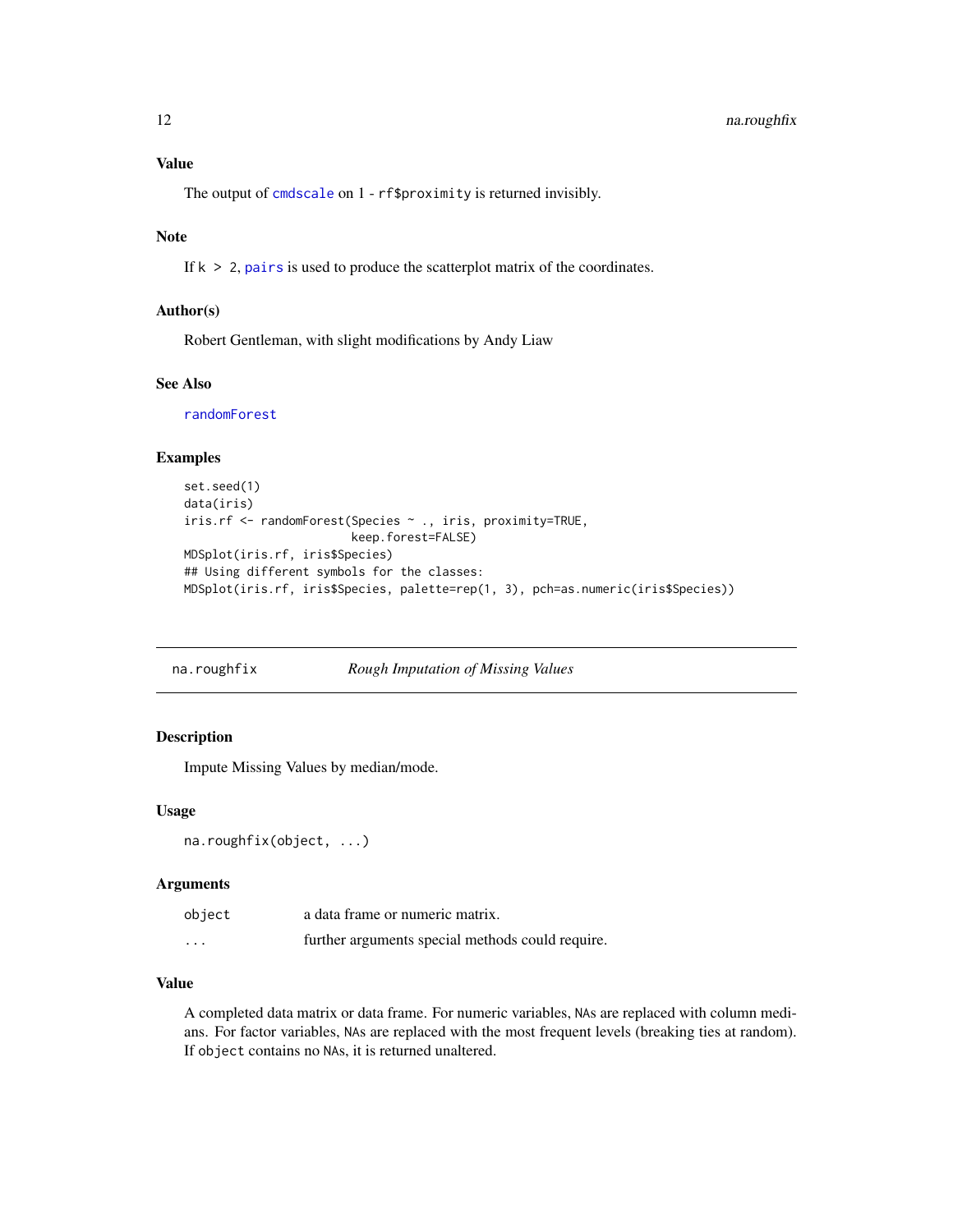<span id="page-12-0"></span>outlier that the contract of the contract of the contract of the contract of the contract of the contract of the contract of the contract of the contract of the contract of the contract of the contract of the contract of t

## Note

This is used as a starting point for imputing missing values by random forest.

## Author(s)

Andy Liaw

## See Also

[rfImpute](#page-26-1), [randomForest](#page-19-1).

## Examples

```
data(iris)
iris.na <- iris
set.seed(111)
## artificially drop some data values.
for (i in 1:4) iris.na[sample(150, sample(20)), i] \leq NA
iris.roughfix <- na.roughfix(iris.na)
iris.narf <- randomForest(Species ~ ., iris.na, na.action=na.roughfix)
print(iris.narf)
```
outlier *Compute outlying measures*

## Description

Compute outlying measures based on a proximity matrix.

## Usage

```
## Default S3 method:
outlier(x, cls=NULL, ...)
## S3 method for class 'randomForest'
outlier(x, ...)
```

| x   | a proximity matrix (a square matrix with 1 on the diagonal and values between 0<br>and 1 in the off-diagonal positions); or an object of class random Forest, whose<br>type is not regression. |
|-----|------------------------------------------------------------------------------------------------------------------------------------------------------------------------------------------------|
| cls | the classes the rows in the proximity matrix belong to. If not given, all data are<br>assumed to come from the same class.                                                                     |
| .   | arguments for other methods.                                                                                                                                                                   |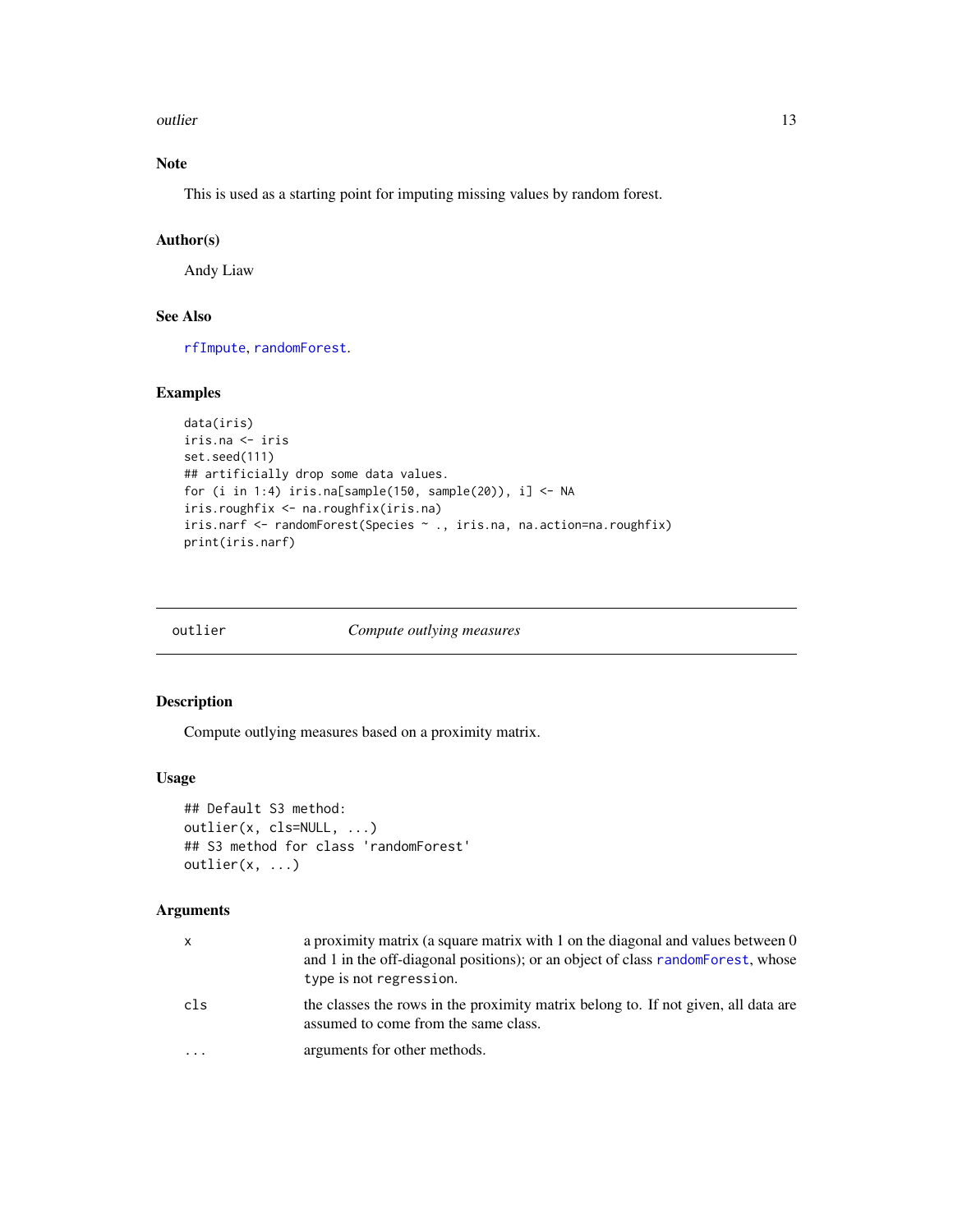## Value

A numeric vector containing the outlying measures. The outlying measure of a case is computed as n / sum(squared proximity), normalized by subtracting the median and divided by the MAD, within each class.

### See Also

[randomForest](#page-19-1)

## Examples

```
set.seed(1)
iris.rf <- randomForest(iris[,-5], iris[,5], proximity=TRUE)
plot(outlier(iris.rf), type="h",
     col=c("red", "green", "blue")[as.numeric(iris$Species)])
```
partialPlot *Partial dependence plot*

#### Description

Partial dependence plot gives a graphical depiction of the marginal effect of a variable on the class probability (classification) or response (regression).

## Usage

```
## S3 method for class 'randomForest'
partialPlot(x, pred.data, x.var, which.class,
      w, plot = TRUE, add = FALSE,
      n.pt = min(length(unique(pred.data[, xname])), 51),
      rug = TRUE, xlab=deparse(substitute(x.var)), ylab="",
      main=paste("Partial Dependence on", deparse(substitute(x.var))),
      ...)
```

| x           | an object of class random Forest, which contains a forest component.                                           |
|-------------|----------------------------------------------------------------------------------------------------------------|
| pred.data   | a data frame used for contructing the plot, usually the training data used to con-<br>truct the random forest. |
| x.var       | name of the variable for which partial dependence is to be examined.                                           |
| which.class | For classification data, the class to focus on (default the first class).                                      |
| W           | weights to be used in averaging; if not supplied, mean is not weighted                                         |
| plot        | whether the plot should be shown on the graphic device.                                                        |
| add         | whether to add to existing plot (TRUE).                                                                        |
| n.pt        | if x, var is continuous, the number of points on the grid for evaluating partial<br>dependence.                |

<span id="page-13-0"></span>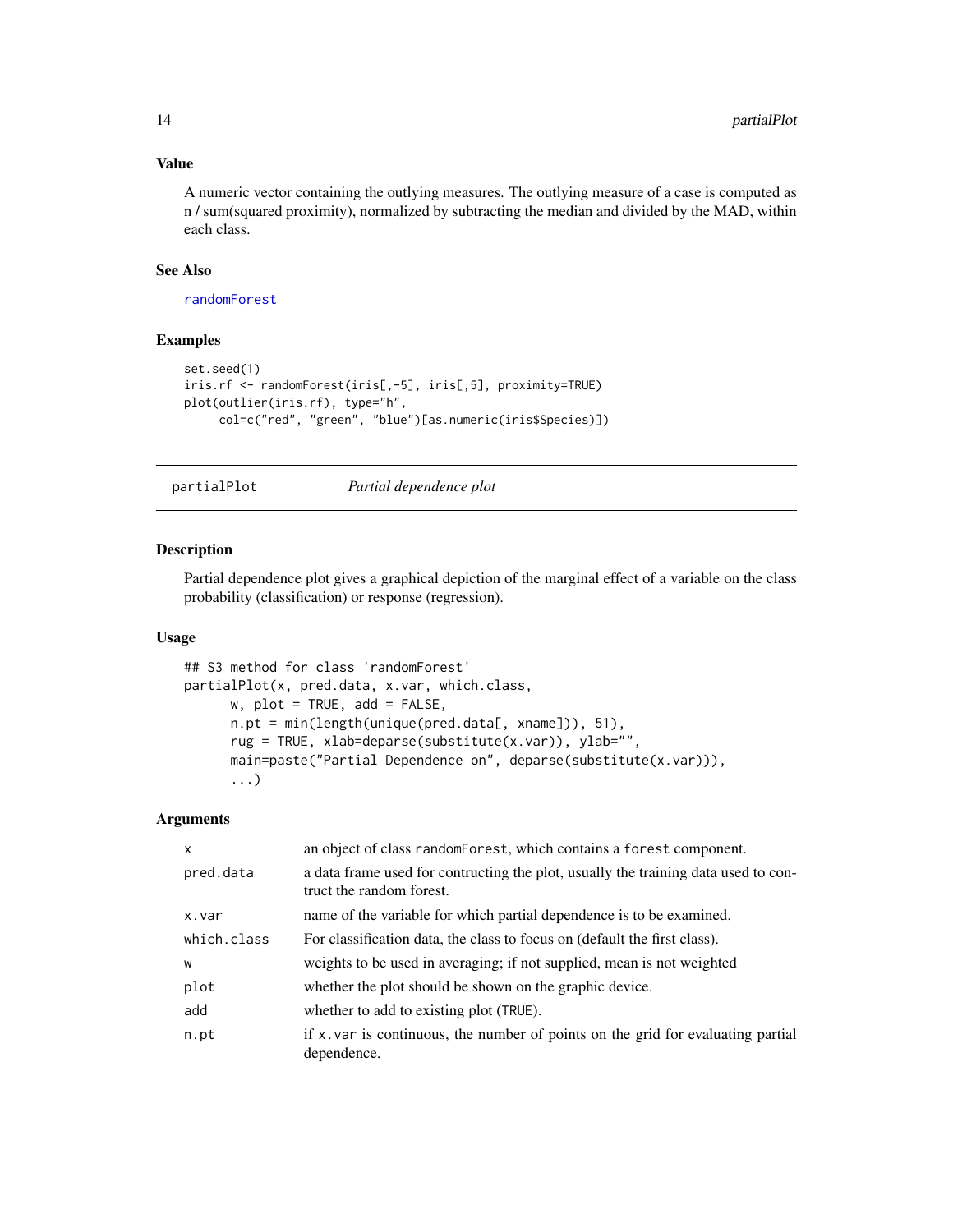#### <span id="page-14-0"></span>partialPlot the contract of the contract of the contract of the contract of the contract of the contract of the contract of the contract of the contract of the contract of the contract of the contract of the contract of th

| rug  | whether to draw hash marks at the bottom of the plot indicating the deciles of |
|------|--------------------------------------------------------------------------------|
|      | x.var.                                                                         |
| xlab | label for the x-axis.                                                          |
| vlab | label for the y-axis.                                                          |
| main | main title for the plot.                                                       |
| .    | other graphical parameters to be passed on to plot or lines.                   |

## Details

The function being plotted is defined as:

$$
\tilde{f}(x) = \frac{1}{n} \sum_{i=1}^{n} f(x, x_{iC}),
$$

where x is the variable for which partial dependence is sought, and  $x_{iC}$  is the other variables in the data. The summand is the predicted regression function for regression, and logits (i.e., log of fraction of votes) for which.class for classification:

$$
f(x) = \log p_k(x) - \frac{1}{K} \sum_{j=1}^{K} \log p_j(x),
$$

where K is the number of classes, k is which.class, and  $p_i$  is the proportion of votes for class j.

## Value

A list with two components: x and y, which are the values used in the plot.

#### Note

The randomForest object must contain the forest component; i.e., created by setting keep.forest=TRUE. This function runs quite slow for large data sets.

## Author(s)

Andy Liaw

## References

Friedman, J. (2001). Greedy function approximation: the gradient boosting machine, *Ann. of Stat.*

## See Also

[randomForest](#page-19-1)

```
data(iris)
set.seed(543)
iris.rf <- randomForest(Species~., iris)
partialPlot(iris.rf, iris, Petal.Width, "versicolor")
```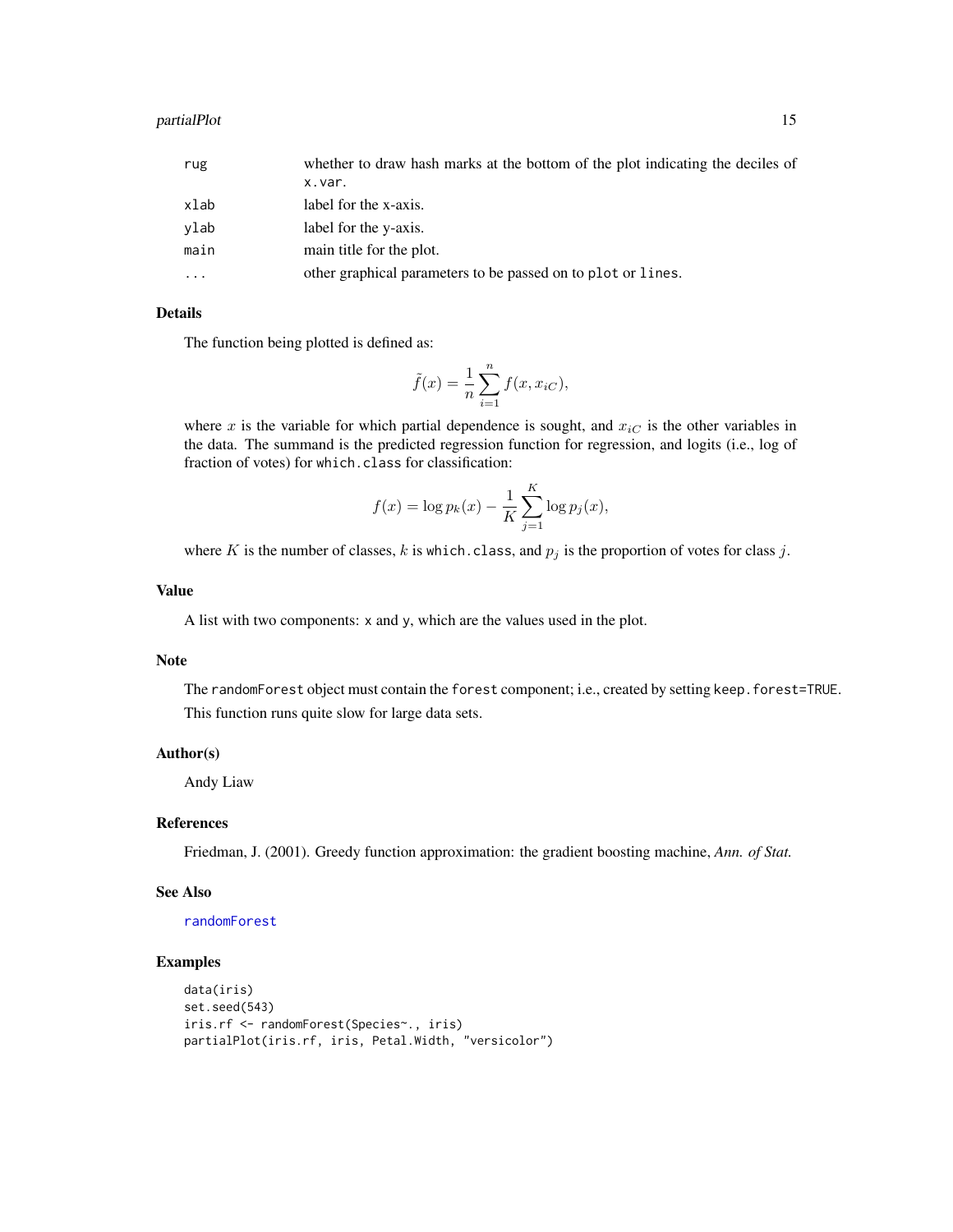<span id="page-15-0"></span>

## Description

Given two feature vectors and a response vector, produces surface maps of partial dependence function. Uses R package rgl

## Usage

```
partialPlot2var(x1, x2, y, gridlength=NULL, x1_grid=NULL, x2_grid=NULL,
x1lab='v1', x2lab='v2', ylab=NA, range.color=NULL, col.palette=c('blue',
'yellow'), plot_quantile_scale = TRUE, plot.colorbar=TRUE, ...)
```
## Arguments

| x1, x2, y           | numeric vectors containing the first, second and the response variable                                                                                                                                    |  |
|---------------------|-----------------------------------------------------------------------------------------------------------------------------------------------------------------------------------------------------------|--|
| gridlength          | If either $x1$ grid or $x2$ grid is missin, a scalar indicating length of grids against<br>which to make the plot                                                                                         |  |
| x1_grid, x2_grid    |                                                                                                                                                                                                           |  |
|                     | grids of points between which the surface map will be constant                                                                                                                                            |  |
| x1lab, x2lab, ylab  |                                                                                                                                                                                                           |  |
|                     | Labels of x, y and z-axis respectively                                                                                                                                                                    |  |
| range.color         | range of values which should be colored, input in the form (min, max). If not<br>provided, the program automatically sets it to the range of the partial dependence<br>function calculated on grid points |  |
| col.palette         | Color palette, typically a vector of length 2 indicating the range of colors                                                                                                                              |  |
| plot_quantile_scale |                                                                                                                                                                                                           |  |
|                     | If TRUE, plots against quantiles of x1 and x2 instead of their raw values                                                                                                                                 |  |
| plot.colorbar       | produce a separate colorbar for the partial dependence plot?                                                                                                                                              |  |
| $\cdots$            | additional arguments to pass to rgl::persp3d                                                                                                                                                              |  |
|                     |                                                                                                                                                                                                           |  |

## Value

A RGL plot of type persp3d() of the package rgl

## Author(s)

Sumanta Basu <sumbose@berkeley.edu>

#### See Also

[persp3d](#page-0-0)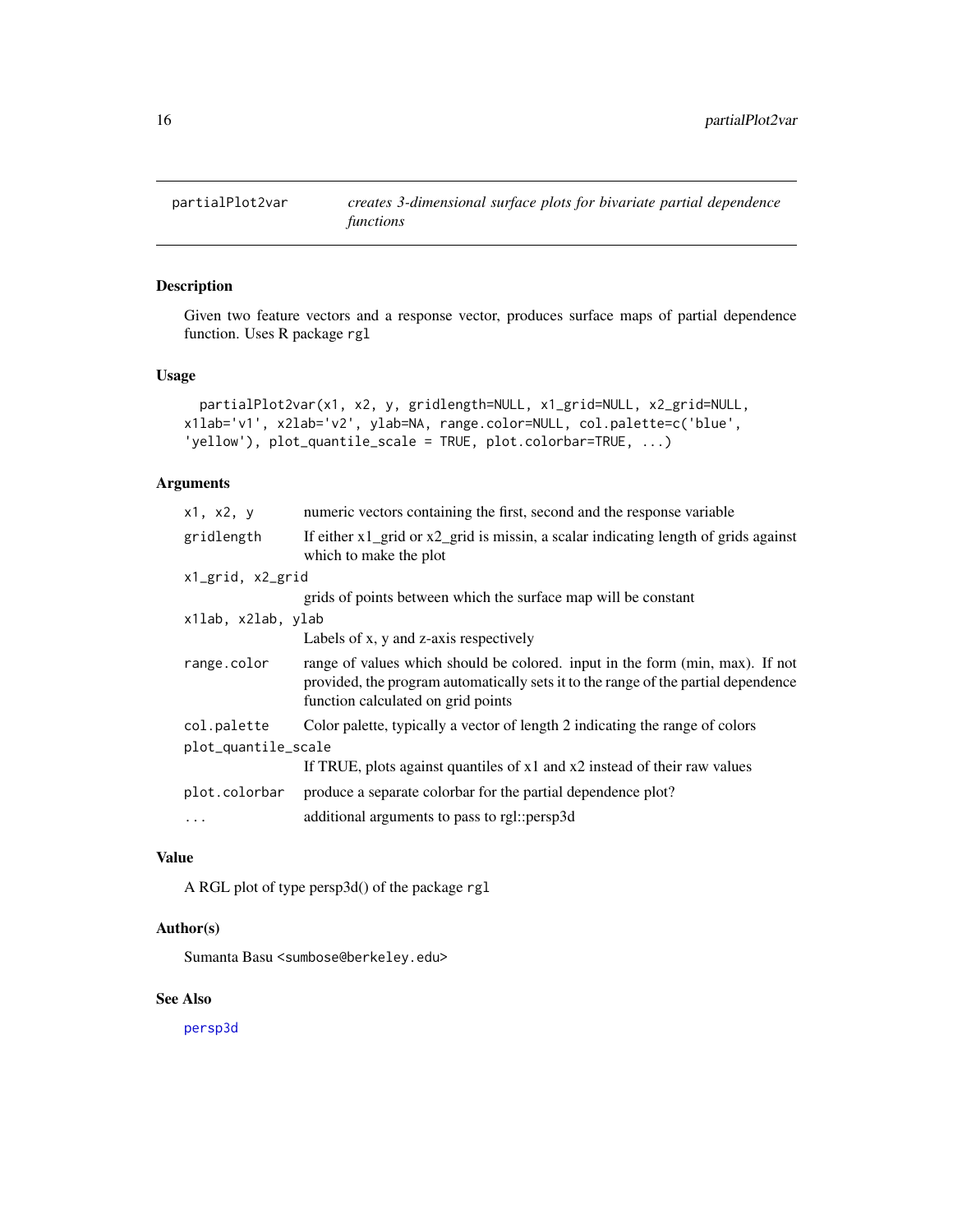<span id="page-16-0"></span>plot.randomForest *Plot method for randomForest objects*

## Description

Plot the error rates or MSE of a randomForest object

#### Usage

```
## S3 method for class 'randomForest'
plot(x, type="l", main=deparse(substitute(x)), ...)
```
## Arguments

| $\mathsf{x}$ | an object of class random Forest. |
|--------------|-----------------------------------|
| type         | type of plot.                     |
| main         | main title of the plot.           |
|              | other graphical parameters.       |

#### Value

Invisibly, the error rates or MSE of the randomForest object. If the object has a non-null test component, then the returned object is a matrix where the first column is the out-of-bag estimate of error, and the second column is for the test set.

## Note

This function does not work for randomForest objects that have type=unsupervised.

If the x has a non-null test component, then the test set errors are also plotted.

## Author(s)

Andy Liaw

### See Also

[randomForest](#page-19-1)

```
data(iris)
plot(randomForest(Species ~ ., iris, keep.forest=FALSE, ntree=100))
```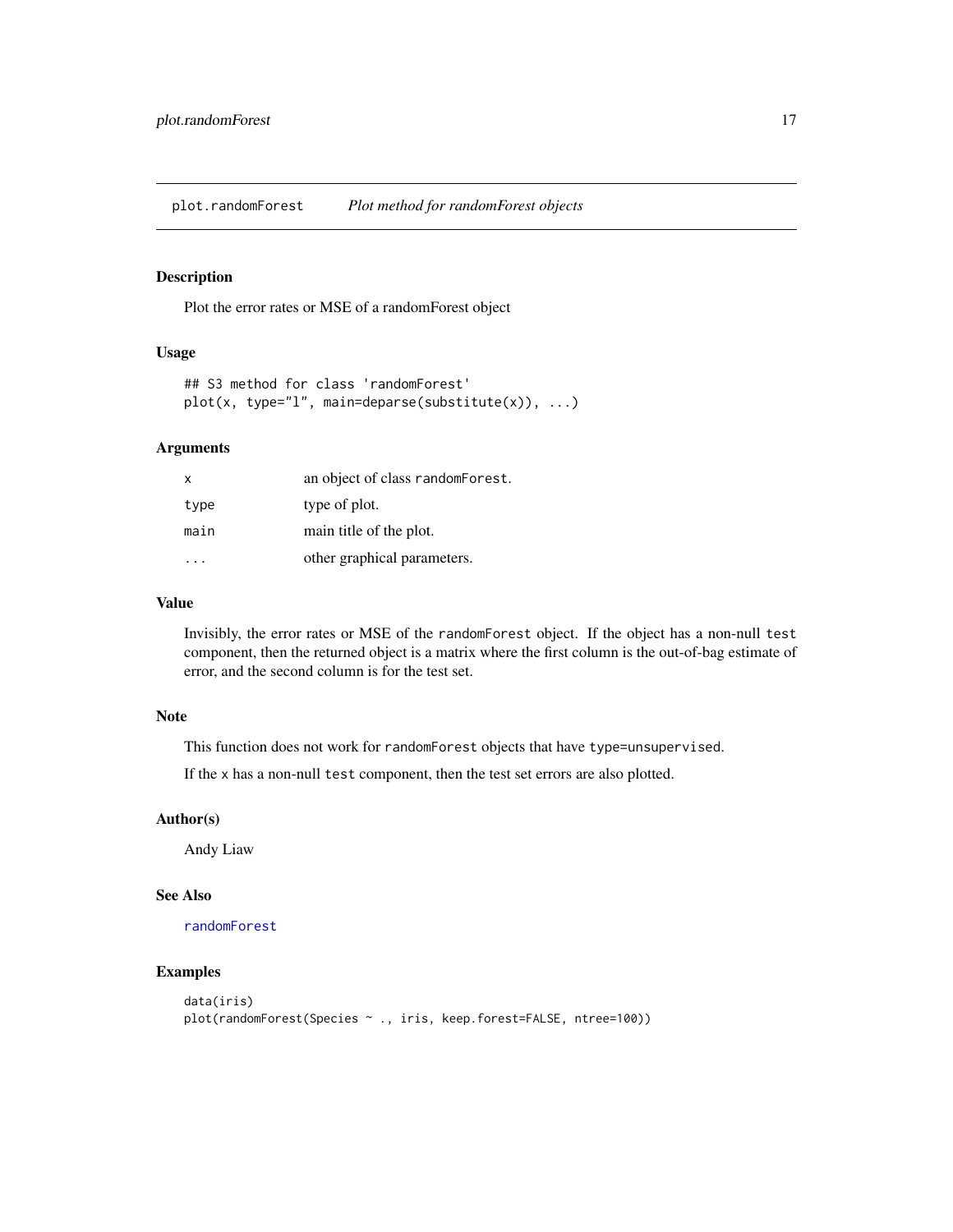<span id="page-17-1"></span><span id="page-17-0"></span>predict.randomForest *predict method for random forest objects*

### Description

Prediction of test data using random forest.

## Usage

```
## S3 method for class 'randomForest'
predict(object, newdata, type="response",
  norm.votes=TRUE, predict.all=FALSE, proximity=FALSE, nodes=FALSE,
  cutoff, ...)
```
## Arguments

| object      | an object of class random Forest, as that created by the function random Forest.                                                                                                                                                                                                                              |
|-------------|---------------------------------------------------------------------------------------------------------------------------------------------------------------------------------------------------------------------------------------------------------------------------------------------------------------|
| newdata     | a data frame or matrix containing new data. (Note: If not given, the out-of-bag<br>prediction in object is returned.                                                                                                                                                                                          |
| type        | one of response, prob. or votes, indicating the type of output: predicted val-<br>ues, matrix of class probabilities, or matrix of vote counts. class is allowed,<br>but automatically converted to "response", for backward compatibility.                                                                   |
| norm.votes  | Should the vote counts be normalized (i.e., expressed as fractions)? Ignored if<br>object\$type is regression.                                                                                                                                                                                                |
| predict.all | Should the predictions of all trees be kept?                                                                                                                                                                                                                                                                  |
| proximity   | Should proximity measures be computed? An error is issued if object \$type is<br>regression.                                                                                                                                                                                                                  |
| nodes       | Should the terminal node indicators (an n by ntree matrix) be return? If so, it is<br>in the "nodes" attribute of the returned object.                                                                                                                                                                        |
| cutoff      | (Classification only) A vector of length equal to number of classes. The 'win-<br>ning' class for an observation is the one with the maximum ratio of proportion of<br>votes to cutoff. Default is taken from the forest \$cutoff component of object<br>(i.e., the setting used when running random Forest). |
| .           | not used currently.                                                                                                                                                                                                                                                                                           |

#### Value

If object\$type is regression, a vector of predicted values is returned. If predict.all=TRUE, then the returned object is a list of two components: aggregate, which is the vector of predicted values by the forest, and individual, which is a matrix where each column contains prediction by a tree in the forest.

If object\$type is classification, the object returned depends on the argument type:

response predicted classes (the classes with majority vote).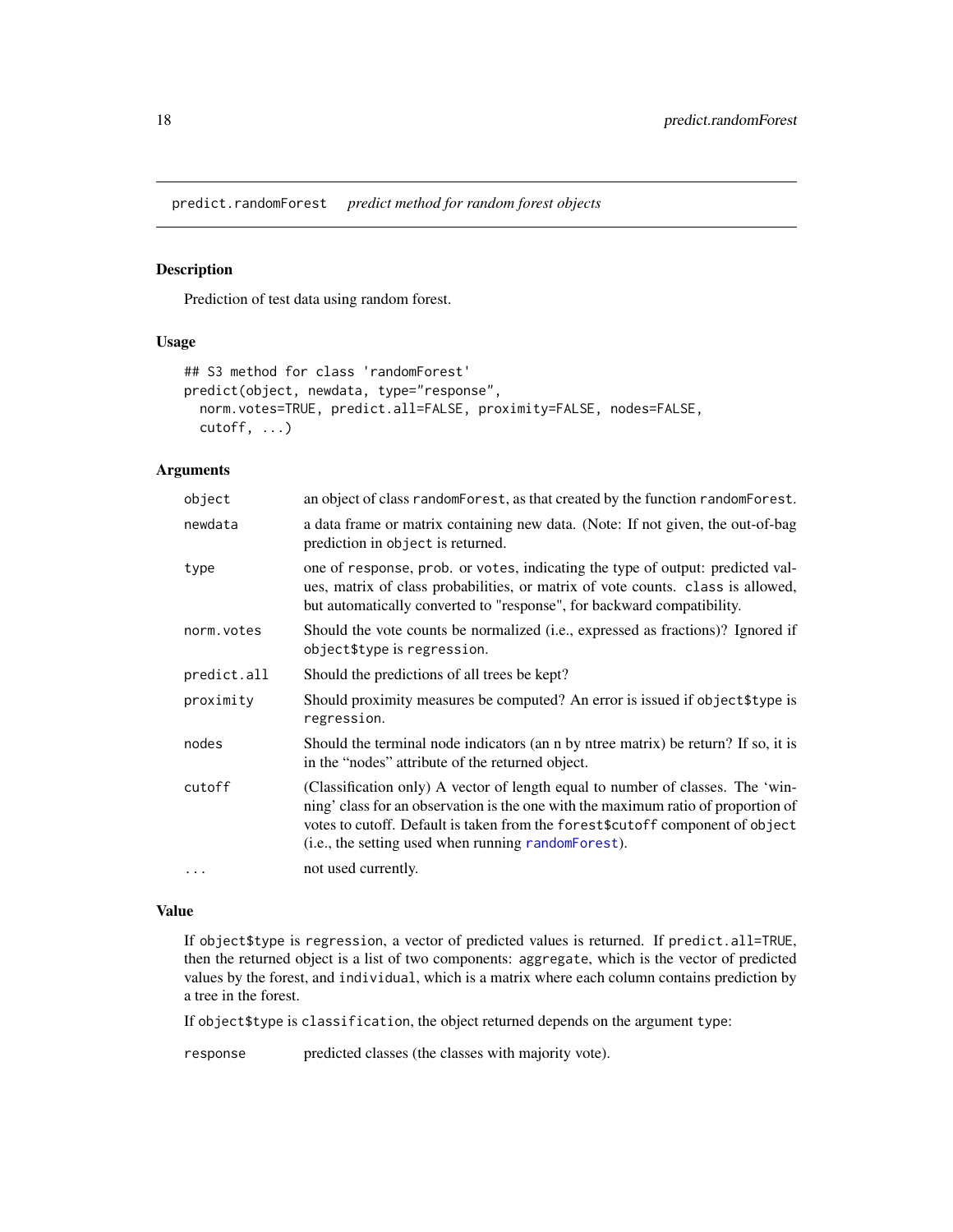<span id="page-18-0"></span>

| prob | matrix of class probabilities (one column for each class and one row for each<br>input).                                                         |
|------|--------------------------------------------------------------------------------------------------------------------------------------------------|
| vote | matrix of vote counts (one column for each class and one row for each new<br>input); either in raw counts or in fractions (if norm. votes=TRUE). |

If predict.all=TRUE, then the individual component of the returned object is a character matrix where each column contains the predicted class by a tree in the forest.

If proximity=TRUE, the returned object is a list with two components: pred is the prediction (as described above) and proximity is the proximitry matrix. An error is issued if object\$type is regression.

If nodes=TRUE, the returned object has a "nodes" attribute, which is an n by ntree matrix, each column containing the node number that the cases fall in for that tree.

NOTE: If the object inherits from randomForest.formula, then any data with NA are silently omitted from the prediction. The returned value will contain NA correspondingly in the aggregated and individual tree predictions (if requested), but not in the proximity or node matrices.

NOTE2: Any ties are broken at random, so if this is undesirable, avoid it by using odd number ntree in randomForest().

#### Author(s)

Andy Liaw and Matthew Wiener, based on original Fortran code by Leo Breiman and Adele Cutler.

## References

Breiman, L. (2001), *Random Forests*, Machine Learning 45(1), 5-32.

## See Also

[randomForest](#page-19-1)

```
data(iris)
set.seed(111)
ind \leq sample(2, nrow(iris), replace = TRUE, prob=c(0.8, 0.2))
iris.rf \leq randomForest(Species \sim ., data=iris[ind == 1,])
iris.pred <- predict(iris.rf, iris[ind == 2,])
table(observed = iris[ind==2, "Species"], predicted = iris.pred)
## Get prediction for all trees.
predict(iris.rf, iris[ind == 2,], predict.all=TRUE)
## Proximities.
predict(iris.rf, iris[ind == 2,], proximity=TRUE)
## Nodes matrix.
str(attr(predict(iris.rf, iris[ind == 2,], nodes=TRUE), "nodes"))
```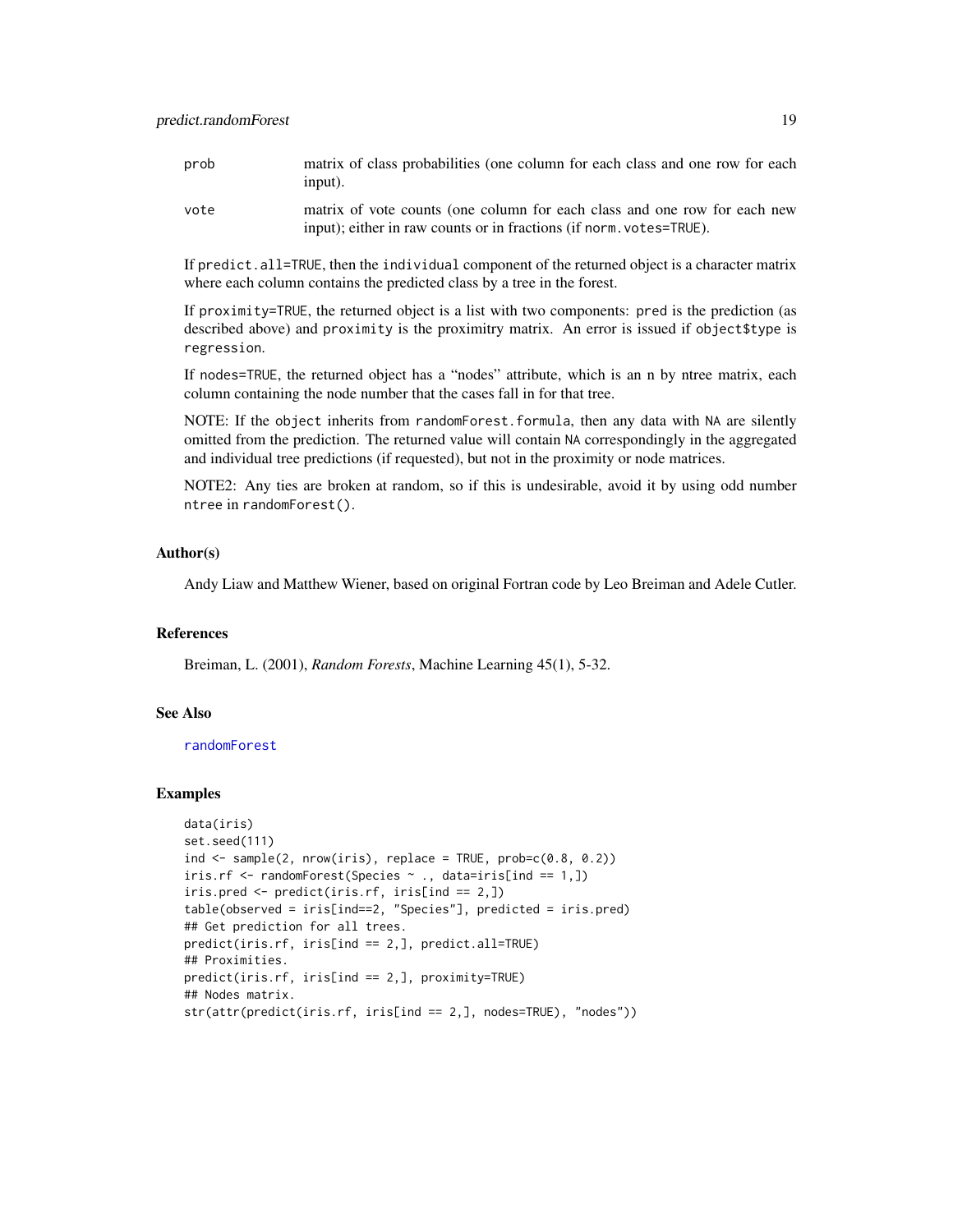#### Description

implements a weighted version of Breiman and Cutler's randomForest algorithm for classification and regression. Grows weighted decision trees by non-uniform sampling of variables during random selection of splitting variables. Not tested for running in unsupervised mode. Source codes and documentations are largely based on the R package randomForest by Andy Liaw and Matthew Weiner.

### Usage

```
## S3 method for class 'formula'
randomForest(formula, data=NULL, ..., subset, na.action=na.fail)
## Default S3 method:
randomForest(x, y=NULL, xtest=NULL, ytest=NULL, ntree=500,
             mtry=if (!is.null(y) && !is.factor(y))
             max(floor(ncol(x)/3), 1) else floor(sqrt(ncol(x))),
             mtry.setect.prob = rep(1/ncol(x), ncol(x)),keep.subset.var = NULL,
             replace=TRUE, classwt=NULL, cutoff, strata,
             sampsize = if (replace) nrow(x) else ceiling(.632*nrow(x)),
             nodesize = if (!is.null(y) && !is.factor(y)) 5 else 1,
             maxnodes = NULL,
             importance=FALSE, localImp=FALSE, nPerm=1,
             proximity, oob.prox=proximity,
             norm.votes=TRUE, do.trace=FALSE,
             keep.forest=!is.null(y) && is.null(xtest), corr.bias=FALSE,
             keep.inbag=FALSE,
             track.nodes=FALSE,
             ...)
## S3 method for class 'randomForest'
print(x, \ldots)
```

| data       | an optional data frame containing the variables in the model. By default the<br>variables are taken from the environment which random Forest is called from. |
|------------|--------------------------------------------------------------------------------------------------------------------------------------------------------------|
| subset     | an index vector indicating which rows should be used. (NOTE: If given, this<br>argument must be named.)                                                      |
| na.action  | A function to specify the action to be taken if NAs are found. (NOTE: If given,<br>this argument must be named.)                                             |
| x, formula | a data frame or a matrix of predictors, or a formula describing the model to be<br>fitted (for the print method, an randomForest object).                    |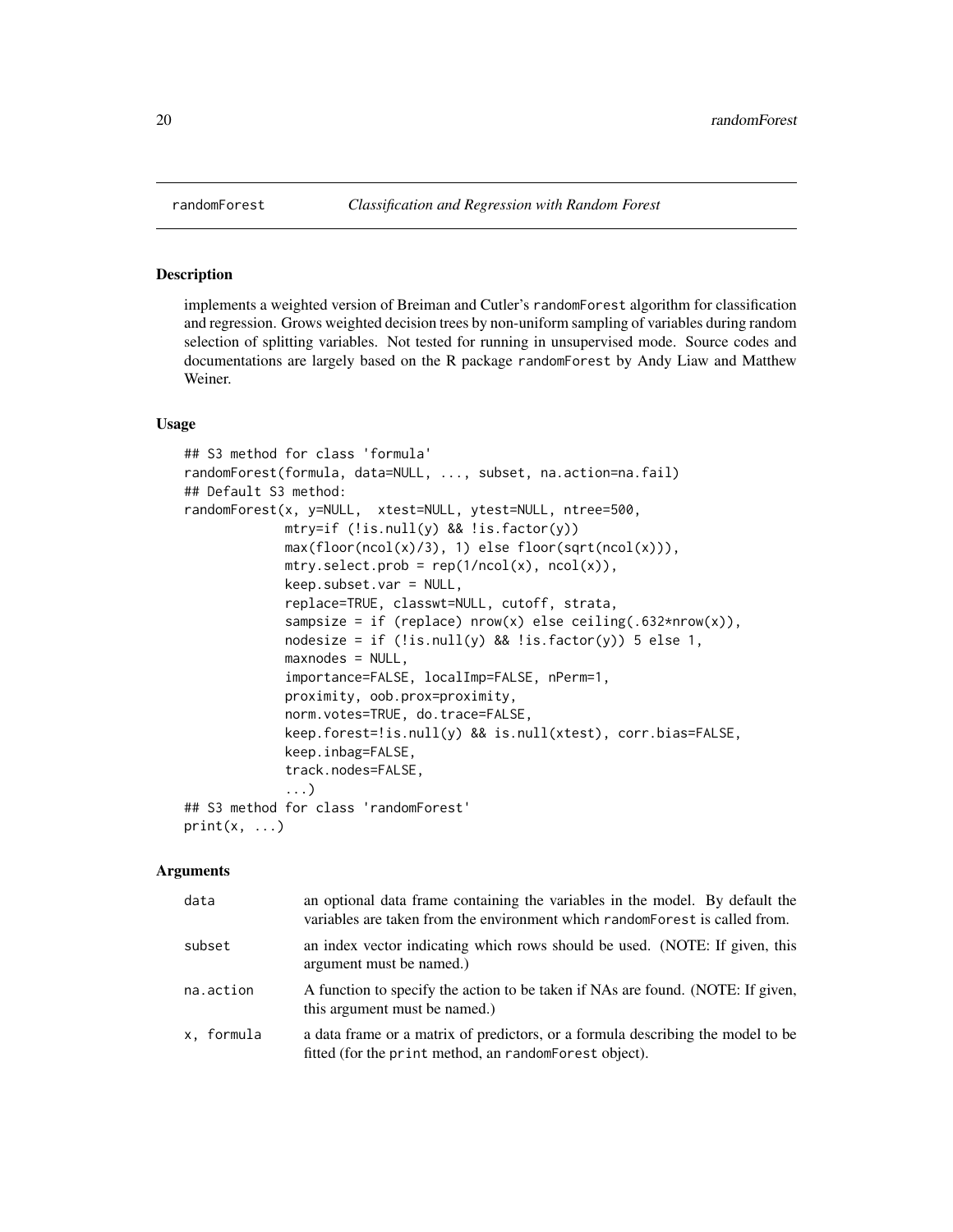| У                | A response vector. If a factor, classification is assumed, otherwise regression is<br>assumed. If omitted, randomForest will run in unsupervised mode.                                                                                                                    |
|------------------|---------------------------------------------------------------------------------------------------------------------------------------------------------------------------------------------------------------------------------------------------------------------------|
| xtest            | a matrix (like x) containing predictors for the test set.                                                                                                                                                                                                                 |
| ytest            | response for the test set.                                                                                                                                                                                                                                                |
| ntree            | Number of trees to grow. This should not be set to too small a number, to ensure<br>that every input row gets predicted at least a few times.                                                                                                                             |
| mtry             | Number of variables randomly sampled as candidates at each split. Note that<br>the default values are different for classification (sqrt(p) where $p$ is number of<br>variables in $x)$ and regression $(p/3)$                                                            |
| mtry.select.prob |                                                                                                                                                                                                                                                                           |
|                  | A p-dimensional vector of nonnegative weights (need not sum to one), to be<br>used for importance sampling during random selection of splitting variables at<br>nodes                                                                                                     |
| keep.subset.var  |                                                                                                                                                                                                                                                                           |
|                  | (optional) a subset of variables to be used during every node split, in addi-<br>tion to the mtry selected variables. If specified, the corresponding weights in<br>mtry_select_prob are ignored, and importance sampling is carried out on the<br>rest of the variables. |
| replace          | Should sampling of cases be done with or without replacement?                                                                                                                                                                                                             |
| classwt          | Priors of the classes. Need not add up to one. Ignored for regression.                                                                                                                                                                                                    |
| cutoff           | (Classification only) A vector of length equal to number of classes. The 'win-<br>ning' class for an observation is the one with the maximum ratio of proportion<br>of votes to cutoff. Default is 1/k where k is the number of classes (i.e., majority<br>vote wins).    |
| strata           | A (factor) variable that is used for stratified sampling.                                                                                                                                                                                                                 |
| sampsize         | $Size(s)$ of sample to draw. For classification, if sampsize is a vector of the length<br>the number of strata, then sampling is stratified by strata, and the elements of<br>sampsize indicate the numbers to be drawn from the strata.                                  |
| nodesize         | Minimum size of terminal nodes. Setting this number larger causes smaller trees<br>to be grown (and thus take less time). Note that the default values are different<br>for classification $(1)$ and regression $(5)$ .                                                   |
| maxnodes         | Maximum number of terminal nodes trees in the forest can have. If not given,<br>trees are grown to the maximum possible (subject to limits by nodesize). If set<br>larger than maximum possible, a warning is issued.                                                     |
| importance       | Should importance of predictors be assessed?                                                                                                                                                                                                                              |
| localImp         | Should casewise importance measure be computed? (Setting this to TRUE will<br>override importance.)                                                                                                                                                                       |
| nPerm            | Number of times the OOB data are permuted per tree for assessing variable<br>importance. Number larger than 1 gives slightly more stable estimate, but not<br>very effective. Currently only implemented for regression.                                                  |
| proximity        | Should proximity measure among the rows be calculated?                                                                                                                                                                                                                    |
| oob.prox         | Should proximity be calculated only on "out-of-bag" data?                                                                                                                                                                                                                 |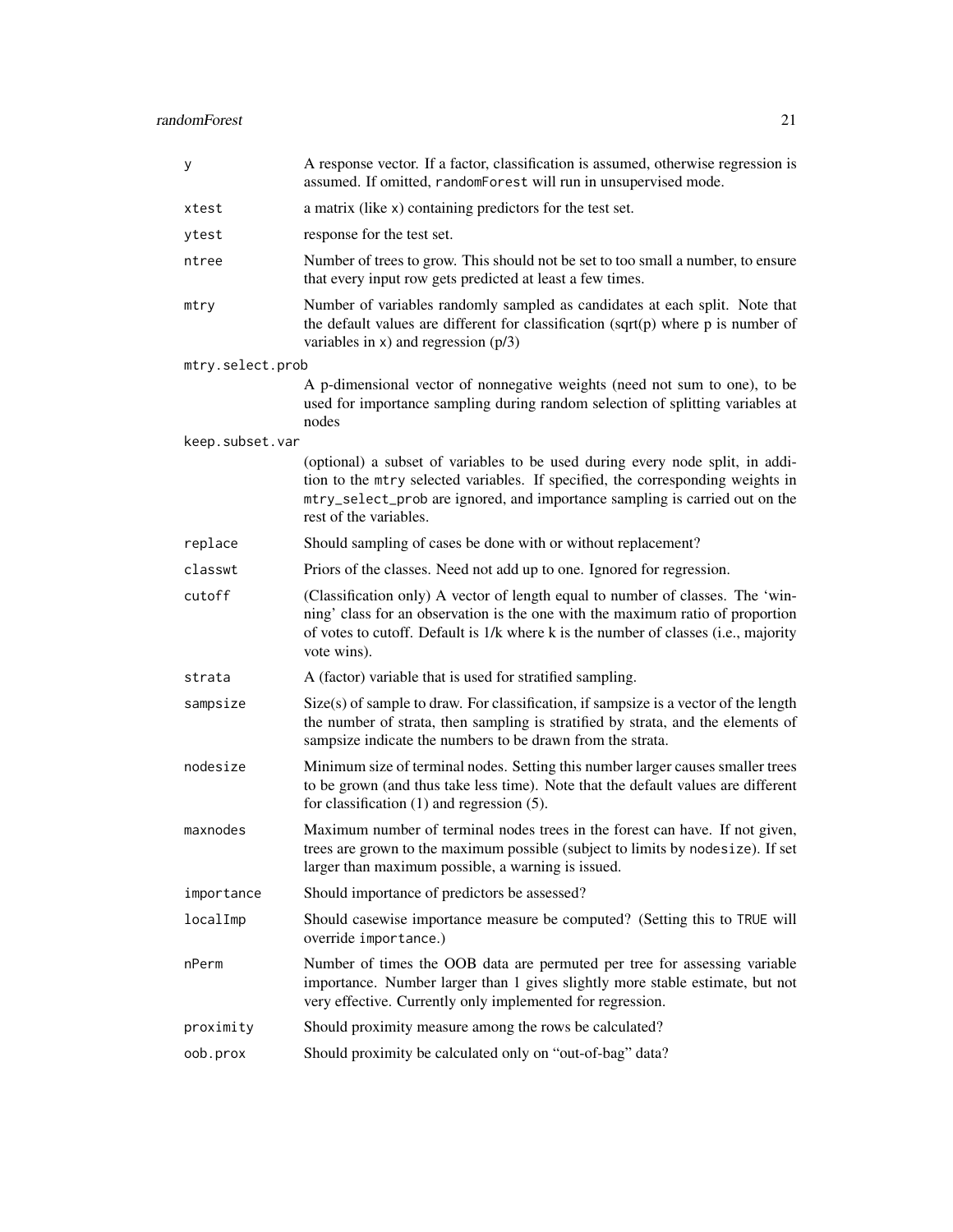| norm.votes  | If TRUE (default), the final result of votes are expressed as fractions. If FALSE,<br>raw vote counts are returned (useful for combining results from different runs).<br>Ignored for regression. |
|-------------|---------------------------------------------------------------------------------------------------------------------------------------------------------------------------------------------------|
| do.trace    | If set to TRUE, give a more verbose output as randomes ortain is run. If set to<br>some integer, then running output is printed for every do. trace trees.                                        |
| keep.forest | If set to FALSE, the forest will not be retained in the output object. If xtest is<br>given, defaults to FALSE.                                                                                   |
| corr.bias   | perform bias correction for regression? Note: Experimental. Use at your own<br>risk.                                                                                                              |
| keep.inbag  | Should an n by ntree matrix be returned that keeps track of which samples are<br>"in-bag" in which trees (but not how many times, if sampling with replacement)                                   |
| track.nodes | if TRUE, will keep track of the leaf nodes that each observation falls in for each<br>tree.                                                                                                       |
| $\cdots$    | optional parameters to be passed to the low level function random Forest. default.                                                                                                                |

## Value

An object of class randomForest, which is a list with the following components:

| call         | the original call to randomForest                                                                                                                                                                                                                                                                                                                                                                                                                                                                                                             |
|--------------|-----------------------------------------------------------------------------------------------------------------------------------------------------------------------------------------------------------------------------------------------------------------------------------------------------------------------------------------------------------------------------------------------------------------------------------------------------------------------------------------------------------------------------------------------|
| type         | one of regression, classification, or unsupervised.                                                                                                                                                                                                                                                                                                                                                                                                                                                                                           |
| predicted    | the predicted values of the input data based on out-of-bag samples.                                                                                                                                                                                                                                                                                                                                                                                                                                                                           |
| importance   | a matrix with $nclass + 2$ (for classification) or two (for regression) columns.<br>For classification, the first nclass columns are the class-specific measures com-<br>puted as mean descrease in accuracy. The $nclass + 1st$ column is the mean<br>descrease in accuracy over all classes. The last column is the mean decrease<br>in Gini index. For Regression, the first column is the mean decrease in accu-<br>racy and the second the mean decrease in MSE. If importance=FALSE, the last<br>measure is still returned as a vector. |
| importanceSD | The "standard errors" of the permutation-based importance measure. For classi-<br>+ 1 matrix corresponding to the first nclass + 1<br>fication, a p by nclass<br>columns of the importance matrix. For regression, a length p vector.                                                                                                                                                                                                                                                                                                         |
| localImp     | a p by n matrix containing the casewise importance measures, the [i,j] ele-<br>ment of which is the importance of i-th variable on the j-th case. NULL if<br>localImp=FALSE.                                                                                                                                                                                                                                                                                                                                                                  |
| ntree        | number of trees grown.                                                                                                                                                                                                                                                                                                                                                                                                                                                                                                                        |
| mtry         | number of predictors sampled for spliting at each node.                                                                                                                                                                                                                                                                                                                                                                                                                                                                                       |
| forest       | (a list that contains the entire forest; NULL if randomForest is run in unsuper-<br>vised mode or if keep. forest=FALSE.                                                                                                                                                                                                                                                                                                                                                                                                                      |
| err.rate     | (classification only) vector error rates of the prediction on the input data, the i-th<br>element being the (OOB) error rate for all trees up to the i-th.                                                                                                                                                                                                                                                                                                                                                                                    |
| confusion    | (classification only) the confusion matrix of the prediction (based on OOB data).                                                                                                                                                                                                                                                                                                                                                                                                                                                             |
| votes        | (classification only) a matrix with one row for each input data point and one<br>column for each class, giving the fraction or number of (OOB) 'votes' from the<br>random forest.                                                                                                                                                                                                                                                                                                                                                             |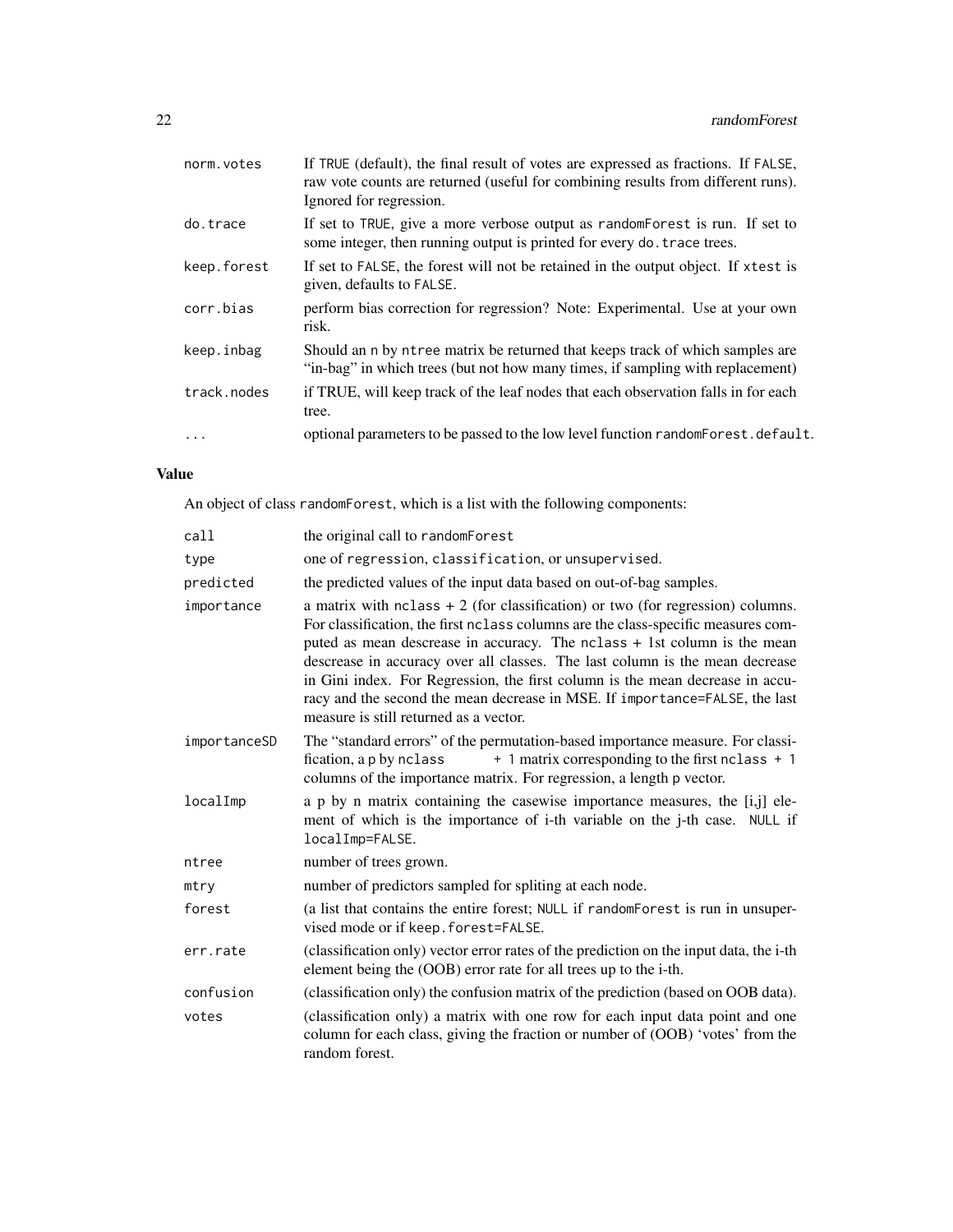## <span id="page-22-0"></span>randomForest 23

| oob.times | number of times cases are 'out-of-bag' (and thus used in computing OOB error<br>estimate)                                                                                                                                                                                                                                                                                                                                                  |
|-----------|--------------------------------------------------------------------------------------------------------------------------------------------------------------------------------------------------------------------------------------------------------------------------------------------------------------------------------------------------------------------------------------------------------------------------------------------|
| proximity | if proximity=TRUE when randomForest is called, a matrix of proximity mea-<br>sures among the input (based on the frequency that pairs of data points are in the<br>same terminal nodes).                                                                                                                                                                                                                                                   |
| mse       | (regression only) vector of mean square errors: sum of squared residuals divided<br>by n.                                                                                                                                                                                                                                                                                                                                                  |
| rsq       | (regression only) "pseudo R-squared": $1 - \text{mse} / \text{Var}(y)$ .                                                                                                                                                                                                                                                                                                                                                                   |
| obs.nodes | a matrix with $nrow(x)$ rows and $ntree$ columns indicating the leaf node index<br>for each observation in each tree.                                                                                                                                                                                                                                                                                                                      |
| test      | if test set is given (through the xtest or additionally ytest arguments), this<br>component is a list which contains the corresponding predicted, err.rate,<br>confusion, votes (for classification) or predicted, mse and rsq (for regres-<br>sion) for the test set. If proximity=TRUE, there is also a component, proximity,<br>which contains the proximity among the test set as well as proximity between<br>test and training data. |

#### Note

The forest structure is slightly different between classification and regression. For details on how the trees are stored, see the help page for [getTree](#page-3-1).

If xtest is given, prediction of the test set is done "in place" as the trees are grown. If ytest is also given, and do.trace is set to some positive integer, then for every do.trace trees, the test set error is printed. Results for the test set is returned in the test component of the resulting randomForest object. For classification, the votes component (for training or test set data) contain the votes the cases received for the classes. If norm.votes=TRUE, the fraction is given, which can be taken as predicted probabilities for the classes.

For large data sets, especially those with large number of variables, calling randomForest via the formula interface is not advised: There may be too much overhead in handling the formula.

The "local" (or casewise) variable importance is computed as follows: For classification, it is the increase in percent of times a case is OOB and misclassified when the variable is permuted. For regression, it is the average increase in squared OOB residuals when the variable is permuted.

#### Author(s)

Sumanta Basu <sumbose@berkeley.edu>, Karl Kumbier <kkumbier@berkeley.edu>, based on source codes from the R package randomForest by Andy Liaw and Matthew Weiner.

#### References

Breiman, L. (2001), *Random Forests*, Machine Learning 45(1), 5-32.

## See Also

[predict.randomForest](#page-17-1), [varImpPlot](#page-32-1)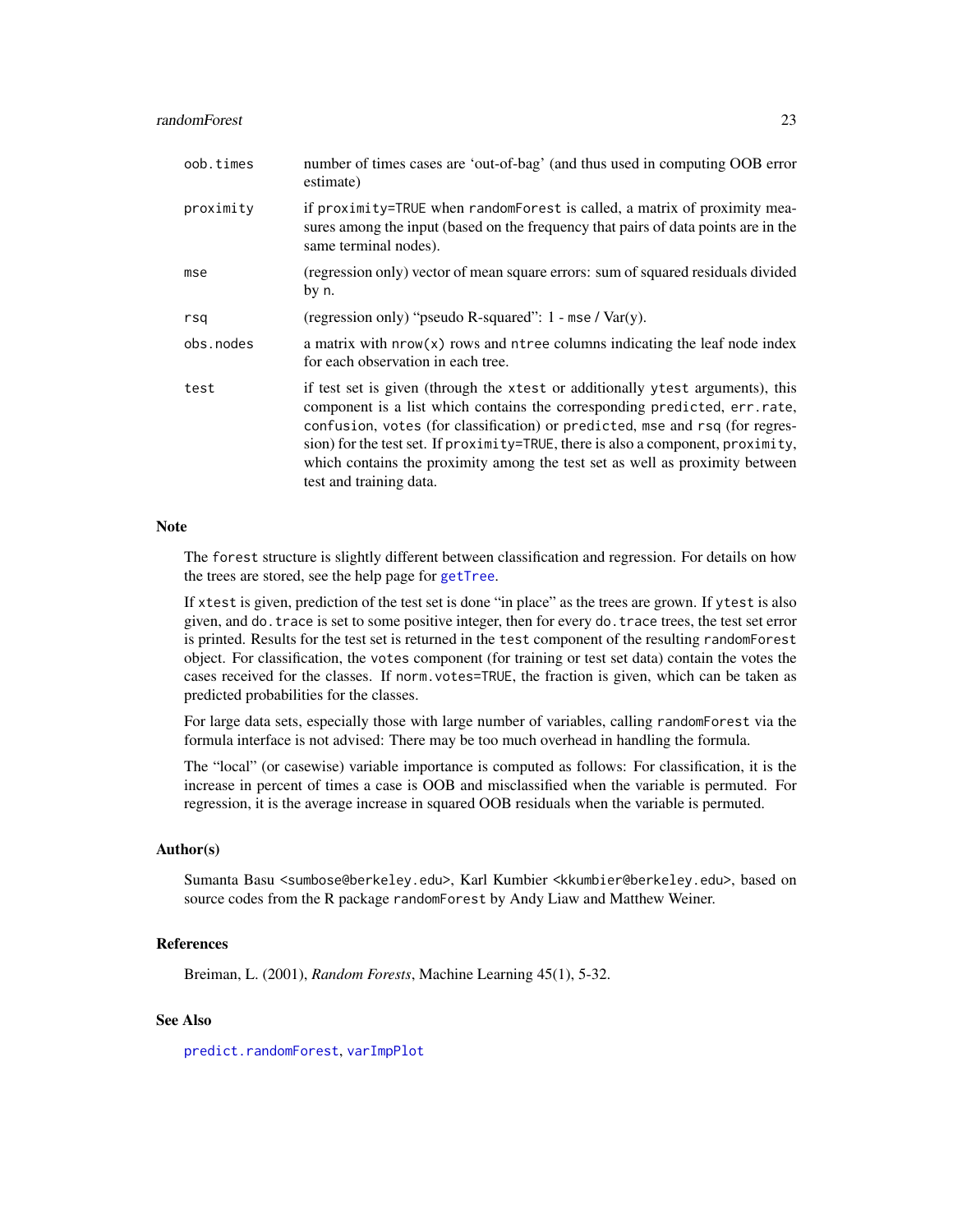## Examples

```
## Classification:
data(iris)
set.seed(71)
iris.rf <- randomForest(Species ~ ., data=iris, importance=TRUE,
                        proximity=TRUE)
print(iris.rf)
## Look at variable importance:
round(importance(iris.rf), 2)
## Do MDS on 1 - proximity:
iris.mds <- cmdscale(1 - iris.rf$proximity, eig=TRUE)
op <- par(pty="s")
pairs(cbind(iris[,1:4], iris.mds$points), cex=0.6, gap=0,
      col=c("red", "green", "blue")[as.numeric(iris$Species)],
      main="Iris Data: Predictors and MDS of Proximity Based on RandomForest")
par(op)
print(iris.mds$GOF)
## The `unsupervised' case:
set.seed(17)
iris.urf <- randomForest(iris[, -5])
MDSplot(iris.urf, iris$Species)
## stratified sampling: draw 20, 30, and 20 of the species to grow each tree.
(iris.rf2 <- randomForest(iris[1:4], iris$Species,
                          sampsize=c(20, 30, 20)))
## Regression:
## "x" can be a matrix instead of a data frame:
set.seed(17)
x <- matrix(runif(5e2), 100)
y \leftarrow gl(2, 50)(myrf <- randomForest(x, y))
(predict(myrf, x))
## Grow no more than 4 nodes per tree:
iris.rf3 <- randomForest(iris[1:4], iris$Species, maxnodes=4, ntree=25)
(treesize(iris.rf3))
```
readForest *Pass data through a fitted forest, record node characteristics [works for binary classification with continuous variables]*

#### Description

Passes a feature matrix (and optionally a label vector) through a fitted random forest object, records size (and Gini impurity) of each node. Optionally, for every node, returns the features used to define the rule and the data points falling in that node. Uses mclapply function to distribute computation across available cores.

<span id="page-23-0"></span>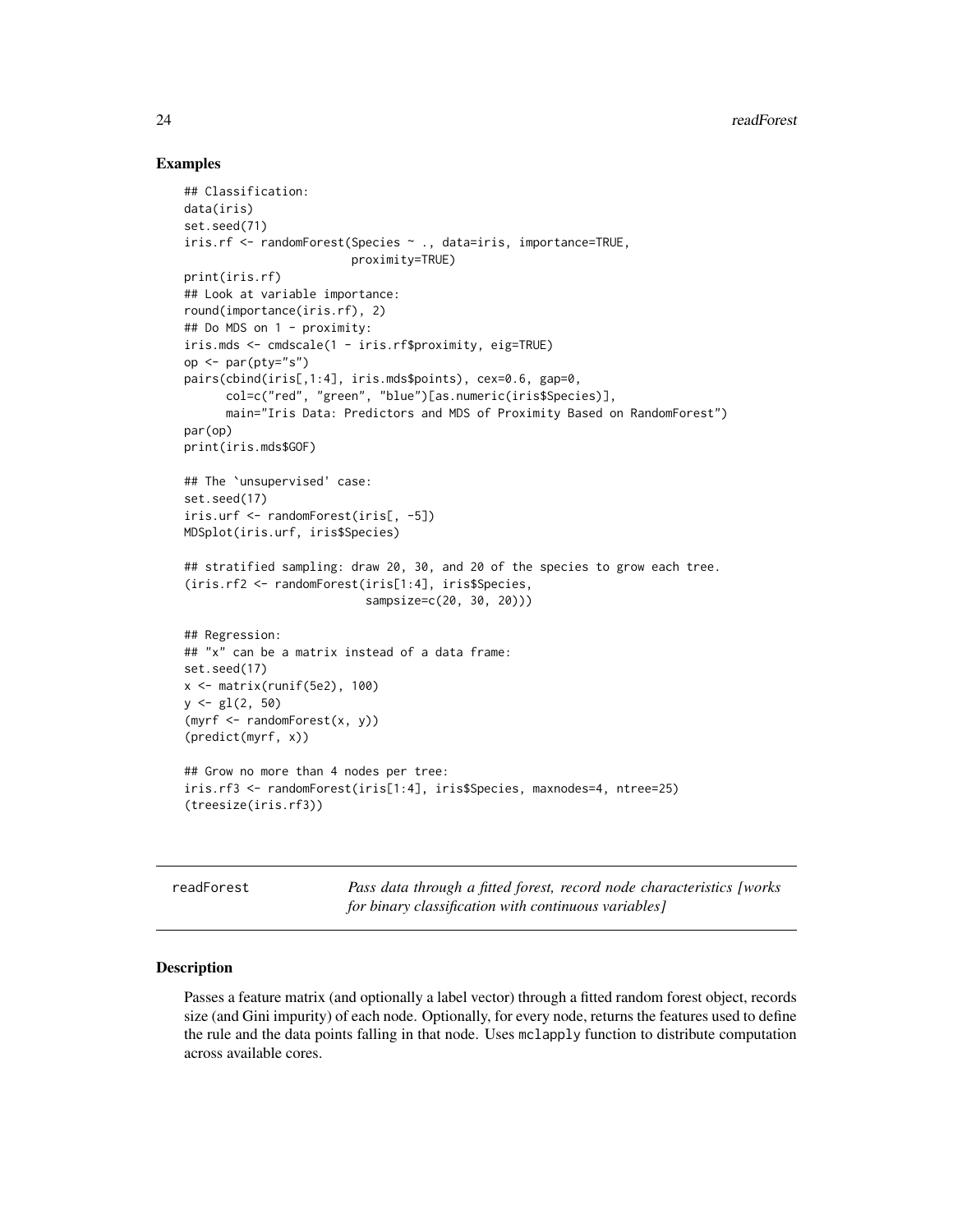#### <span id="page-24-0"></span>readForest 25

## Usage

```
readForest(rfobj, x, y=NULL, return.node.feature=TRUE,
 wt.pred.accuracy=FALSE, n.core=1)
```
## Arguments

| rfobj               | a fitted randomForest object with the forest component in it                                             |  |
|---------------------|----------------------------------------------------------------------------------------------------------|--|
| X                   | numeric matrix with the same number of predictors used in rfobj fit                                      |  |
| y                   | a numeric vector specifying response values                                                              |  |
| return.node.feature |                                                                                                          |  |
|                     | if TRUE, returns a matrix containing features used to define the decision rule<br>associated with a node |  |
| wt.pred.accuracy    |                                                                                                          |  |
|                     | Should leaf nodes be sampled proportional to both size and decrease in variabiliy<br>of responses?       |  |
| n.core              | number of cores across which tree reading will be distributed                                            |  |

## Value

A list containing the following items:

| tree.info    | a data frame with number of rows equal to total number of nodes in the for-<br>est, giving node level attributes: prediction (predicted response of leaf node),<br>node .idx (the forest level node index of the leaf), parent (index of parent<br>node), size node (number of data points falling in a node), tree (index of the<br>tree in the forest in which the node lives), dec. purity (if wt.pred.accuracy=TRUE,<br>the decrease in standard deviation of responses relative to the full data). |
|--------------|---------------------------------------------------------------------------------------------------------------------------------------------------------------------------------------------------------------------------------------------------------------------------------------------------------------------------------------------------------------------------------------------------------------------------------------------------------------------------------------------------------|
| node.feature | if return.node.feature = TRUE, returns a sparse matrix with $ncol(x)$ columns,<br>each row corresponding to a leaf node in the forest. The entries indicate which<br>features were used to define the decision rule associated with a node                                                                                                                                                                                                                                                              |

## Author(s)

Sumanta Basu <sumbose@berkeley.edu>, Karl Kumbier <kkumbier@berkeley.edu>

## See Also

## [getTree](#page-3-1)

```
n = 50; p = 10X = array(rnorm(n*p), c(n, p))Y = (X[, 1] > 0.35 \& X[, 2] > 0.35 ((X[, 5] > 0.35 \& X[, 7] > 0.35)Y = as.factor(as.numeric(Y>0))
train.id = 1:(n/2)test.id = setdiff(1:n, train.id)
```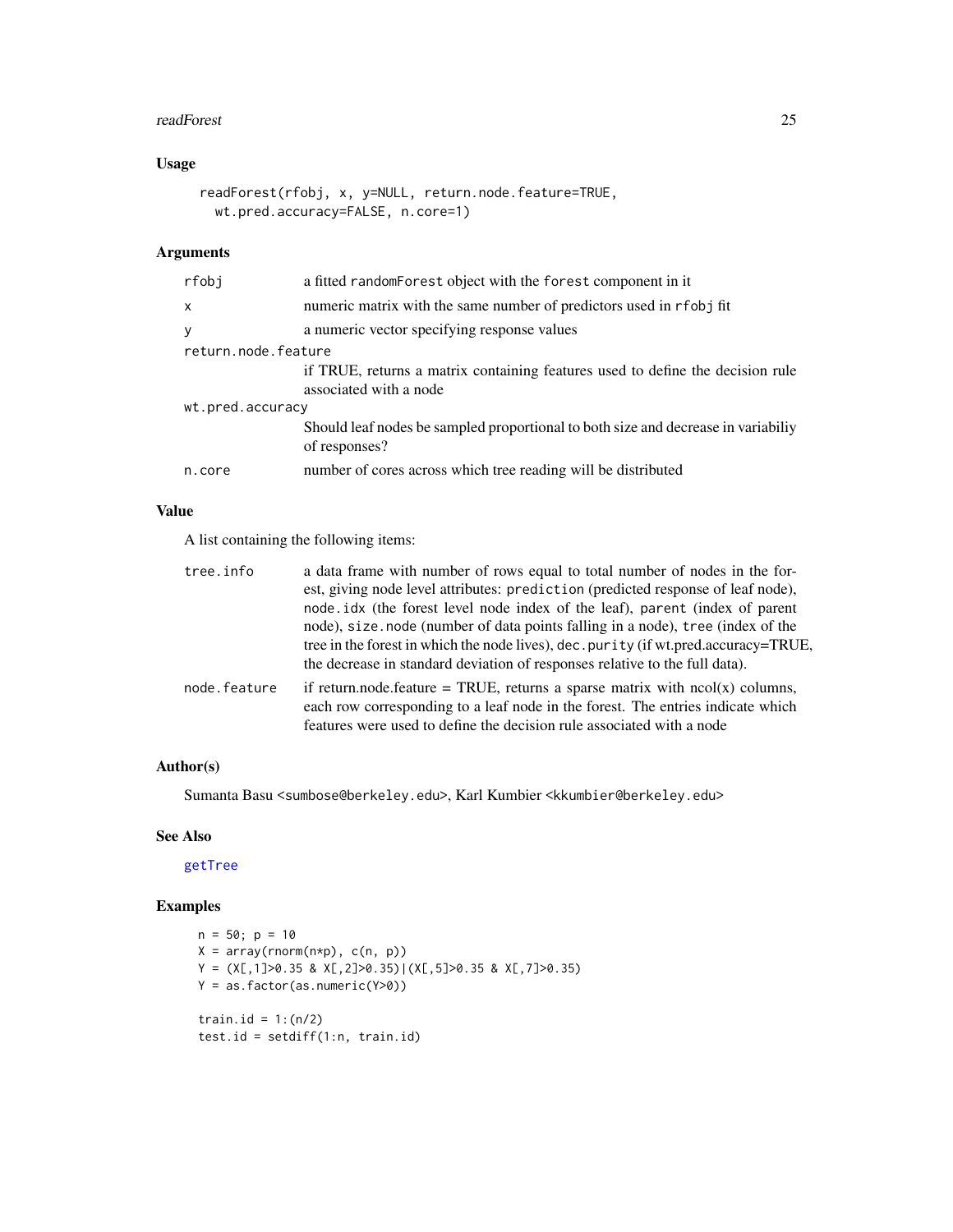```
rf <- randomForest(x=X, y=Y, keep.forest=TRUE, track.nodes=TRUE,
  ntree=100)
 rforest <- readForest(rfobj=rf, x=X, n.core=2)
 head(rforest$tree_info)
# count number of leaf nodes with at least 5 observations
 sum(rforest$tree.info$size.node > 5)
```
rfcv *Random Forest Cross-Valdidation for feature selection*

## Description

This function shows the cross-validated prediction performance of models with sequentially reduced number of predictors (ranked by variable importance) via a nested cross-validation procedure.

## Usage

```
rfcv(trainx, trainy, cv.fold=5, scale="log", step=0.5,
     mtry=function(p) max(1, floor(sqrt(p))), recursive=FALSE, ...)
```
## Arguments

| trainx    | matrix or data frame containing columns of predictor variables                                                     |
|-----------|--------------------------------------------------------------------------------------------------------------------|
| trainy    | vector of response, must have length equal to the number of rows in trainx                                         |
| cv.fold   | number of folds in the cross-validation                                                                            |
| scale     | if "log", reduce a fixed proportion (step) of variables at each step, otherwise<br>reduce step variables at a time |
| step      | if log=TRUE, the fraction of variables to remove at each step, else remove this<br>many variables at a time        |
| mtry      | a function of number of remaining predictor variables to use as the mtry param-<br>eter in the randomForest call   |
| recursive | whether variable importance is (re-)assessed at each step of variable reduction                                    |
| $\cdots$  | other arguments passed on to randomForest                                                                          |

## Value

A list with the following components:

list(n.var=n.var, error.cv=error.cv, predicted=cv.pred)

| n.var     | vector of number of variables used at each step                                               |
|-----------|-----------------------------------------------------------------------------------------------|
| error.cv  | corresponding vector of error rates or MSEs at each step                                      |
| predicted | list of n, var components, each containing the predicted values from the cross-<br>validation |

<span id="page-25-0"></span>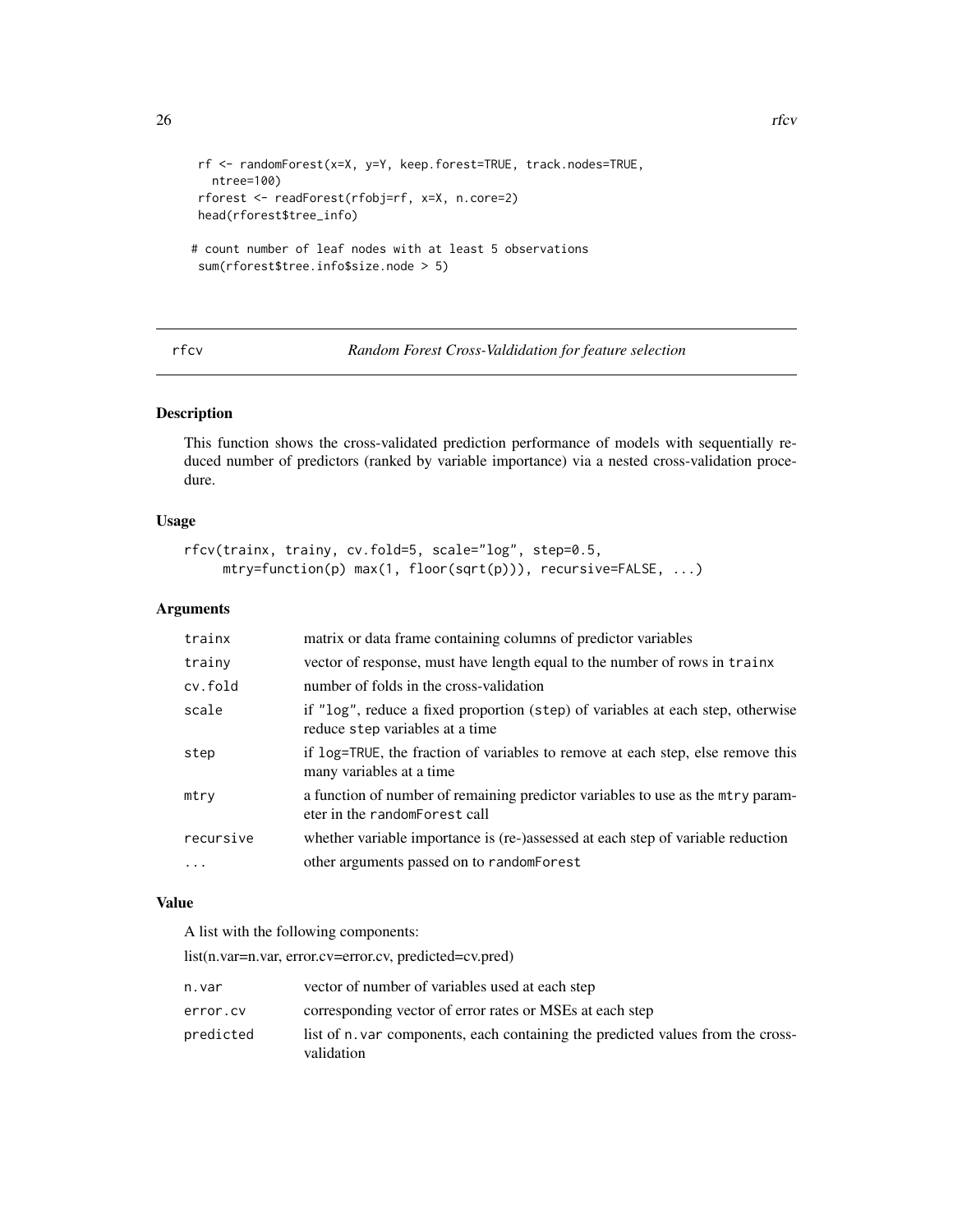#### <span id="page-26-0"></span>rfImpute 27

#### Author(s)

Andy Liaw

## References

Svetnik, V., Liaw, A., Tong, C. and Wang, T., "Application of Breiman's Random Forest to Modeling Structure-Activity Relationships of Pharmaceutical Molecules", MCS 2004, Roli, F. and Windeatt, T. (Eds.) pp. 334-343.

### See Also

[randomForest](#page-19-1), [importance](#page-5-1)

## Examples

```
set.seed(647)
myiris <- cbind(iris[1:4], matrix(runif(96 * nrow(iris)), nrow(iris), 96))
result <- rfcv(myiris, iris$Species, cv.fold=3)
with(result, plot(n.var, error.cv, log="x", type="o", lwd=2))
## The following can take a while to run, so if you really want to try
## it, copy and paste the code into R.
## Not run:
result <- replicate(5, rfcv(myiris, iris$Species), simplify=FALSE)
error.cv <- sapply(result, "[[", "error.cv")
matplot(result[[1]]$n.var, cbind(rowMeans(error.cv), error.cv), type="l",
        lwd=c(2, rep(1, ncol(error.cv))), col=1, lty=1, log="x",
        xlab="Number of variables", ylab="CV Error")
```
## End(Not run)

<span id="page-26-1"></span>rfImpute *Missing Value Imputations by randomForest*

#### Description

Impute missing values in predictor data using proximity from randomForest.

#### Usage

```
## Default S3 method:
rfImpute(x, y, iter=5, ntree=300, ...)## S3 method for class 'formula'
rfImpute(x, data, ..., subset)
```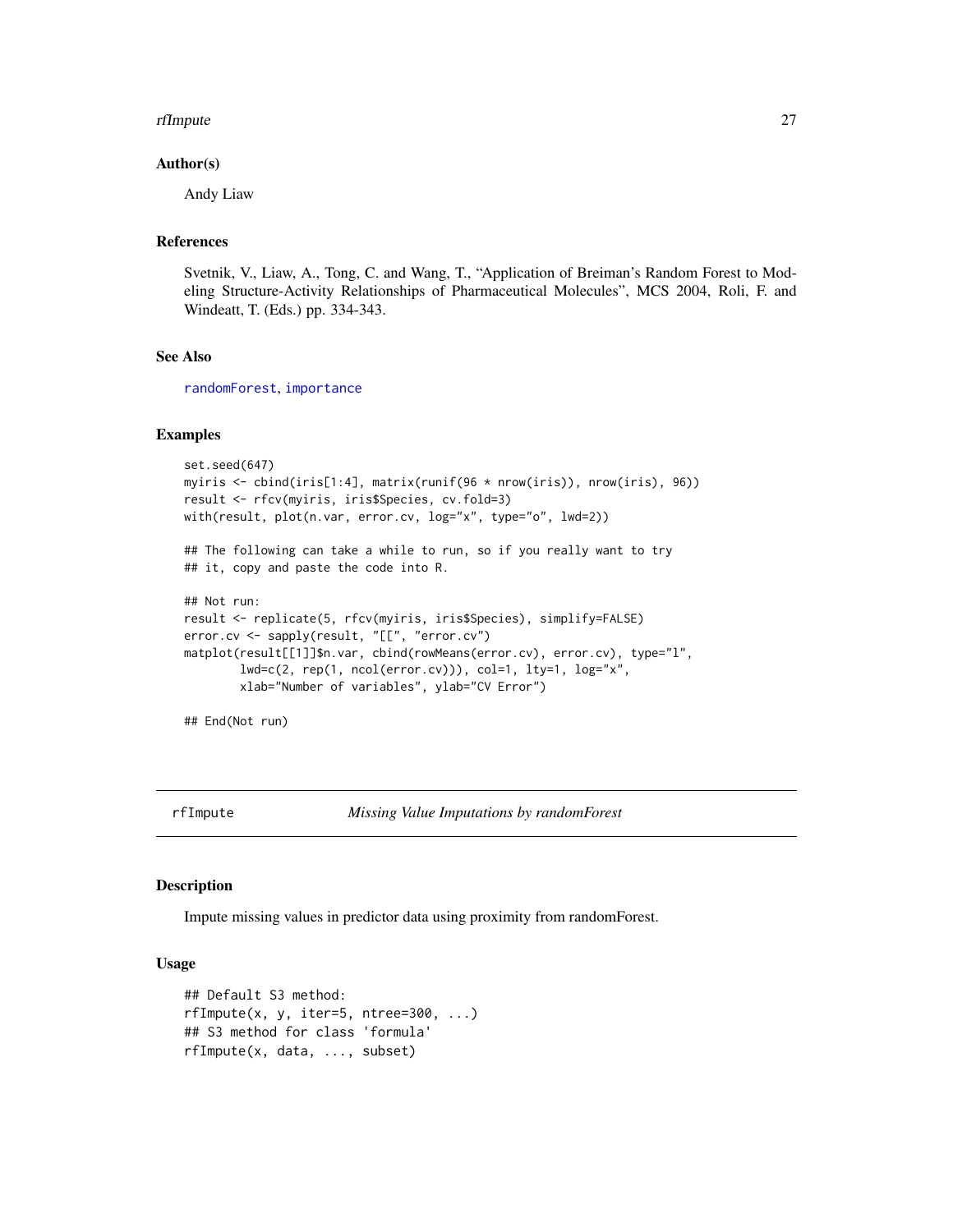#### <span id="page-27-0"></span>Arguments

| $\mathsf{x}$ | A data frame or matrix of predictors, some containing NAs, or a formula. |
|--------------|--------------------------------------------------------------------------|
| y            | Response vector (NA's not allowed).                                      |
| data         | A data frame containing the predictors and response.                     |
| iter         | Number of iterations to run the imputation.                              |
| ntree        | Number of trees to grow in each iteration of random Forest.              |
|              | Other arguments to be passed to random Forest.                           |
| subset       | A logical vector indicating which observations to use.                   |

#### Details

The algorithm starts by imputing NAs using [na.roughfix](#page-11-1). Then [randomForest](#page-19-1) is called with the completed data. The proximity matrix from the randomForest is used to update the imputation of the NAs. For continuous predictors, the imputed value is the weighted average of the non-missing obervations, where the weights are the proximities. For categorical predictors, the imputed value is the category with the largest average proximity. This process is iterated iter times.

Note: Imputation has not (yet) been implemented for the unsupervised case. Also, Breiman (2003) notes that the OOB estimate of error from randomForest tend to be optimistic when run on the data matrix with imputed values.

#### Value

A data frame or matrix containing the completed data matrix, where NAs are imputed using proximity from randomForest. The first column contains the response.

#### Author(s)

Andy Liaw

#### See Also

[na.roughfix](#page-11-1).

```
data(iris)
iris.na <- iris
set.seed(111)
## artificially drop some data values.
for (i in 1:4) iris.na[sample(150, sample(20)), i] <- NA
set.seed(222)
iris.imputed <- rfImpute(Species ~ ., iris.na)
set.seed(333)
iris.rf <- randomForest(Species ~ ., iris.imputed)
print(iris.rf)
```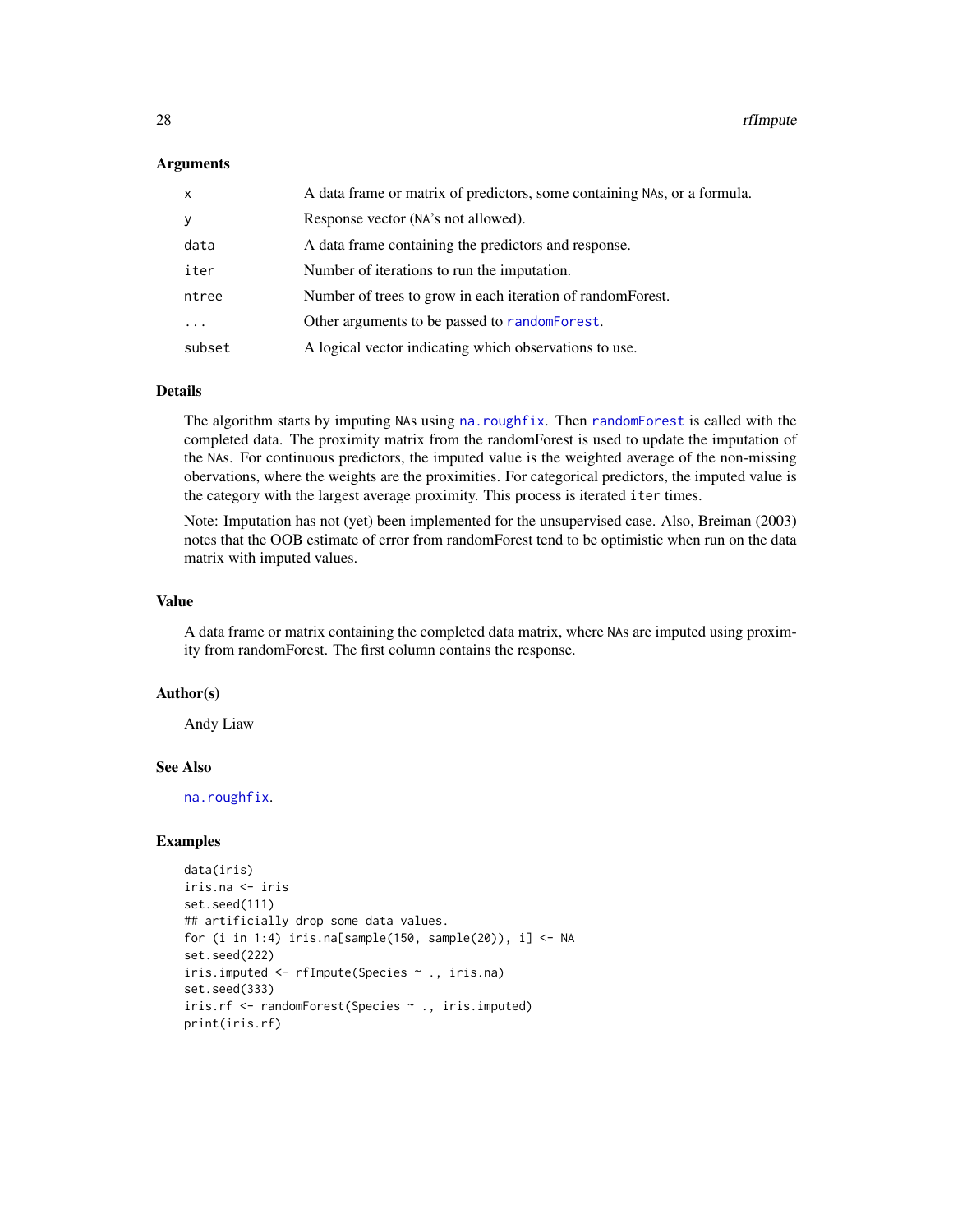<span id="page-28-0"></span>

#### Description

Show the NEWS file of the randomForest package.

#### Usage

rfNews()

## Value

None.

### RIT *Random Intersection Trees*

## Description

Function to perform random intersection trees. When two binary data matrices z (class 1) and z0 (class 0) are supplied, it searches for interactions. More precisely, since the data matrices are binary, each row of each matrix can be represented by the set of column indices with non-zero entries. The function searches for sets (interactions) that are more prevalent in class 1 than class 0, and then sets that are more prevalent in class 0 than class 1. When given a single binary matrix z with the argument z0 omitted, the function simply finds sets with high prevalence. Prevalences of interactions returned are estimated using min-wise hashing.

#### Usage

```
RIT(z, z0, weights=rep(1, nrow(z)), branch = 5, depth = 10L, n_trees = 100L,
  theta0 = 0.5, theta1 = theta0, min\_inter\_sz = 2L,
  L = 100L, n_cores = 1L, output_list = FALSE)
```

| z       | data matrix where each row corresponds to an observation and columns corre-<br>spond to variables. Can be in sparse matrix format (inherit from class "sparse-<br>Matrix" in the <b>Matrix</b> package). |
|---------|----------------------------------------------------------------------------------------------------------------------------------------------------------------------------------------------------------|
| z0      | optional second data matrix with the same number of columns as z.                                                                                                                                        |
| weights | weighting vector specifying the sampling probability for each observation in z                                                                                                                           |
| branch  | average number of branches to use when creating each tree.                                                                                                                                               |
| depth   | maximum depth of trees.                                                                                                                                                                                  |
| n_trees | number of trees to be constructed.                                                                                                                                                                       |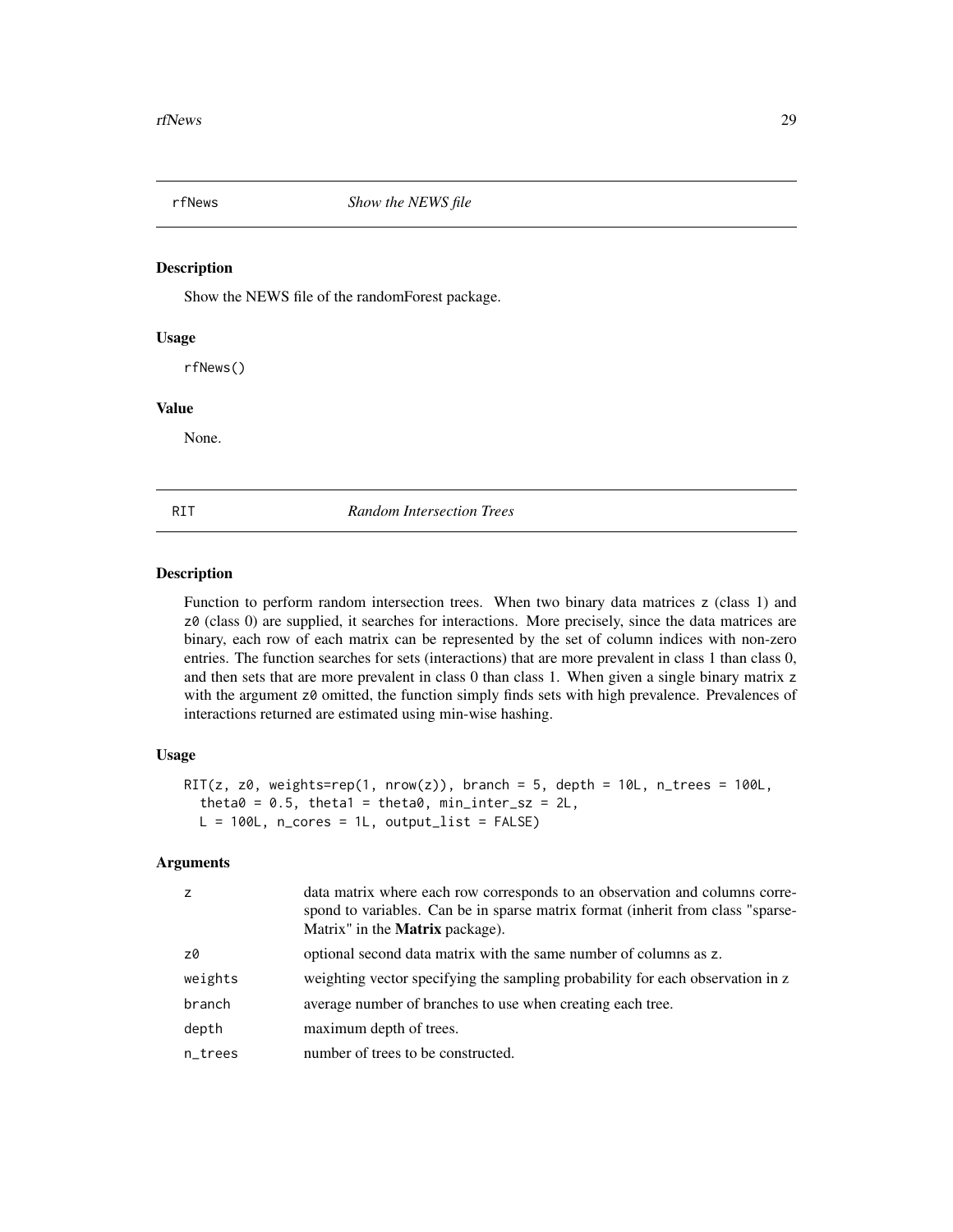| theta0       | when searching for sets of variables that are more prevalent in class 1 than class<br>0, the maximum threshold for prevalence in class 0.                                                 |
|--------------|-------------------------------------------------------------------------------------------------------------------------------------------------------------------------------------------|
| theta1       | as above but with class 1 and class 0 interchanged.                                                                                                                                       |
| min_inter_sz | minimum size of the interactions to be returned                                                                                                                                           |
| L            | number of rows of the min-wise hash matrix used to estimate prevalences. A<br>larger value will result in more accurate estimates, but computation time will<br>increase linearly with L. |
| n_cores      | number of cores for parallel processing. Only used when openMP is installed.                                                                                                              |
| output_list  | if FALSE returns each interaction set as a string with variable indices separated<br>by spaces. If TRUE returns each interaction set as an integer vector.                                |

## Details

There are two tasks which can be performed with this function depending on whether or not  $z\theta$  is supplied (note z must always be supplied).

1. If z0 is omitted, the function finds prevalent sets in z and theta0 and theta1 are ignored.

2. If z0 is supplied, it searches for sets that are prevalent in z but have prevalence at most theta0 in z0. Next sets that are prevalent in z0 but have prevalence in z at most theta1 are found.

#### Value

If output\_list is FALSE (the default), the output is either a data frame (if  $z0$  is omitted) or list of two data frames (if z0 is supplied). The data frames have first column a character vector of interaction sets with the variables in the sets separated by spaces, and second column the estimated prevalences. When z0 is supplied, the interactions in the first component of the list named Class1 are those which are prevalent in z and their prevalences in z are reported. The second component named named Class0 contains those interactions prevalent in  $z0$  and their prevalences in  $z0$ .

When output\_list is TRUE, each interaction is reported as an integer vector and so the collection of interactions is a list of such vectors.

#### Author(s)

Hyun Jik Kim, Rajen D. Shah with slight modifications by Karl Kumbier

#### References

Shah, R. D. and Meinshausen, N. (2014) Random Intersection Trees. *Journal of Machine Learning Research*, 15, 629–654.

```
## Generate two binary matrices
z <- matrix(rbinom(250*500, 1, 0.3), 250, 500)
z0 <- matrix(rbinom(250*500, 1, 0.3), 250, 500)
## Make the first and second cols of z identical
## so the set 1, 2 has prevalence roughly 0.3 compared
## to roughly 0.09 for any other pair of columns
```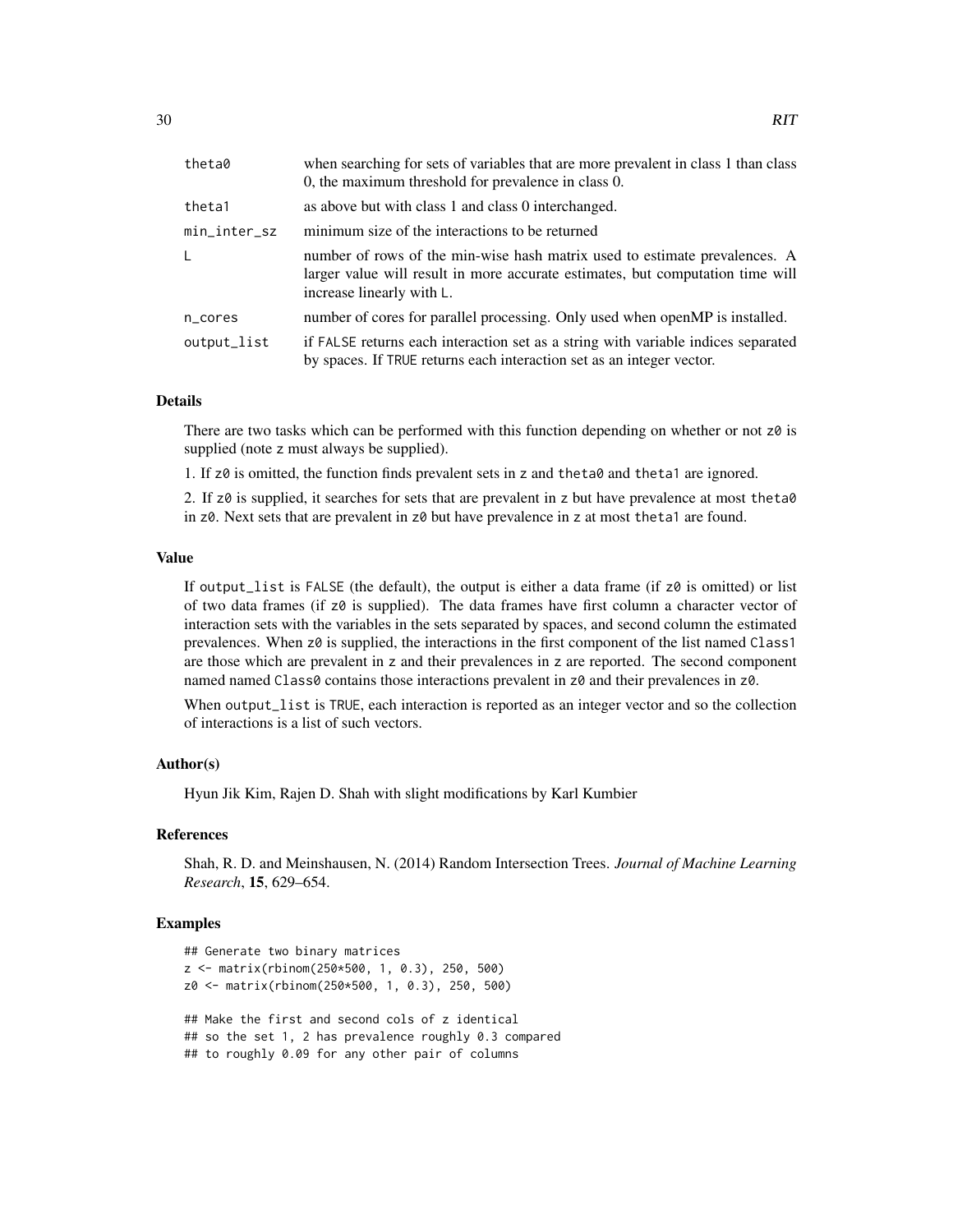#### <span id="page-30-0"></span>treesize 31

```
z[, 1] <- z[, 2]## Similarly for z0
z0[, 3] < -z0[, 4]## Market basket analysis
out1 \leftarrow RIT(z)
out1[1:5, ]
## Finding interactions
out2 <- RIT(z, z0)
out2$Class1[1:5, ]
out2$Class0[1:5, ]
## Can also perform the above using sparse matrices
if (require(Matrix)) {
  S <- Matrix(z, sparse=TRUE)
  S0 <- Matrix(z0, sparse=TRUE)
 out3 <- RIT(S, S0)
}
```
treesize *Size of trees in an ensemble*

## Description

Size of trees (number of nodes) in and ensemble.

#### Usage

```
treesize(x, terminal=TRUE)
```
## Arguments

| X        | an object of class random Forest, which contains a forest component. |
|----------|----------------------------------------------------------------------|
| terminal | count terminal nodes only (TRUE) or all nodes (FALSE                 |

## Value

A vector containing number of nodes for the trees in the randomForest object.

## Note

The randomForest object must contain the forest component; i.e., created with randomForest(..., keep.forest=TRU

## Author(s)

Andy Liaw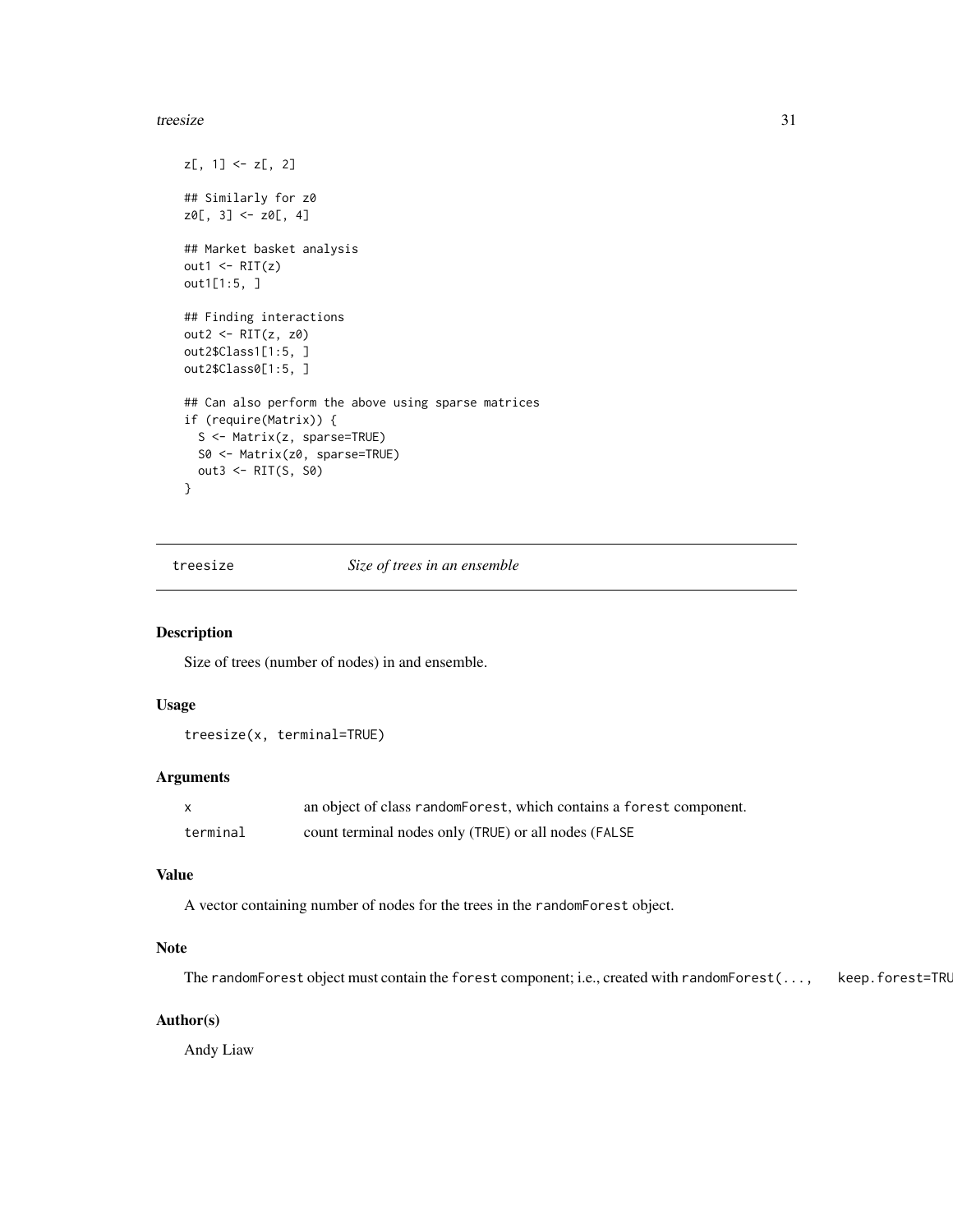$32$  tuneRF

## See Also

[randomForest](#page-19-1)

## Examples

```
data(iris)
iris.rf <- randomForest(Species ~ ., iris)
hist(treesize(iris.rf))
```
tuneRF *Tune randomForest for the optimal mtry parameter*

## Description

Starting with the default value of mtry, search for the optimal value (with respect to Out-of-Bag error estimate) of mtry for randomForest.

## Usage

```
tuneRF(x, y, mtryStart, ntreeTry=50, stepFactor=2, improve=0.05,
       trace=TRUE, plot=TRUE, doBest=FALSE, ...)
```
## Arguments

| $\mathsf{x}$ | matrix or data frame of predictor variables                                                |
|--------------|--------------------------------------------------------------------------------------------|
| y            | response vector (factor for classification, numeric for regression)                        |
| mtryStart    | starting value of mtry; default is the same as in random Forest                            |
| ntreeTry     | number of trees used at the tuning step                                                    |
| stepFactor   | at each iteration, mtry is inflated (or deflated) by this value                            |
| improve      | the (relative) improvement in OOB error must be by this much for the search to<br>continue |
| trace        | whether to print the progress of the search                                                |
| plot         | whether to plot the OOB error as function of mtry                                          |
| doBest       | whether to run a forest using the optimal mtry found                                       |
| .            | options to be given to random Forest                                                       |

#### Value

If doBest=FALSE (default), it returns a matrix whose first column contains the mtry values searched, and the second column the corresponding OOB error.

If doBest=TRUE, it returns the [randomForest](#page-19-1) object produced with the optimal mtry.

## See Also

[randomForest](#page-19-1)

<span id="page-31-0"></span>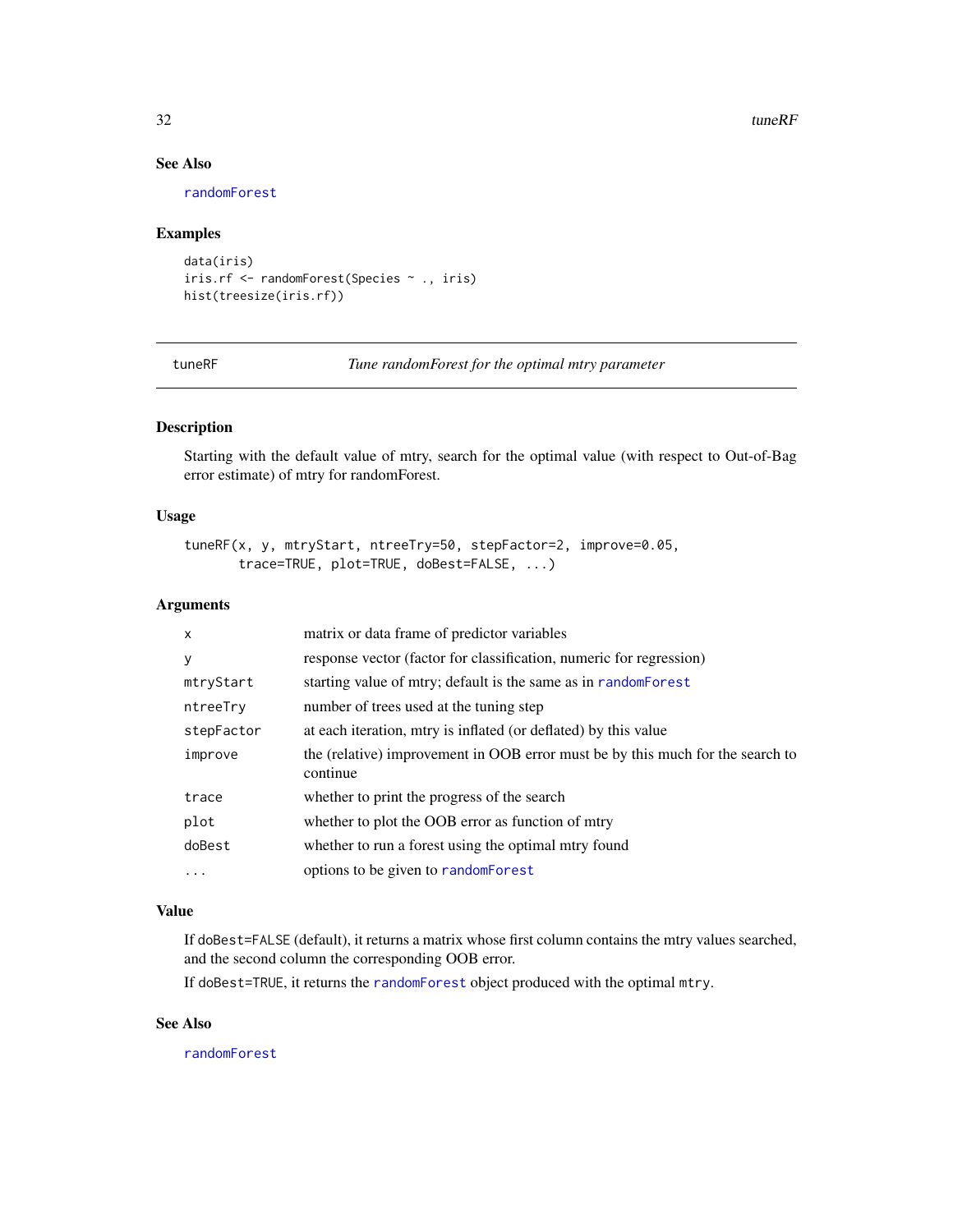## <span id="page-32-0"></span>varImpPlot 33

## Examples

```
data(fgl, package="MASS")
fgl.res <- tuneRF(fgl[,-10], fgl[,10], stepFactor=1.5)
```
<span id="page-32-1"></span>varImpPlot *Variable Importance Plot*

## Description

Dotchart of variable importance as measured by a Random Forest

#### Usage

```
varImpPlot(x, sort=TRUE, n.var=min(30, nrow(x$importance)),
           type=NULL, class=NULL, scale=TRUE,
          main=deparse(substitute(x)), ...)
```
## Arguments

| $\mathsf{x}$       | An object of class randomForest.                                  |
|--------------------|-------------------------------------------------------------------|
| sort               | Should the variables be sorted in decreasing order of importance? |
| n.var              | How many variables to show? (Ignored if sort=FALSE.)              |
| type, class, scale |                                                                   |
|                    | arguments to be passed on to importance                           |
| main               | plot title.                                                       |
|                    | Other graphical parameters to be passed on to dotchart.           |

## Value

Invisibly, the importance of the variables that were plotted.

#### Author(s)

Andy Liaw

## See Also

[randomForest](#page-19-1), [importance](#page-5-1)

```
set.seed(4543)
data(iris)
iris.rf <- randomForest(Species ~ ., data=iris, importance=TRUE)
varImpPlot(iris.rf)
```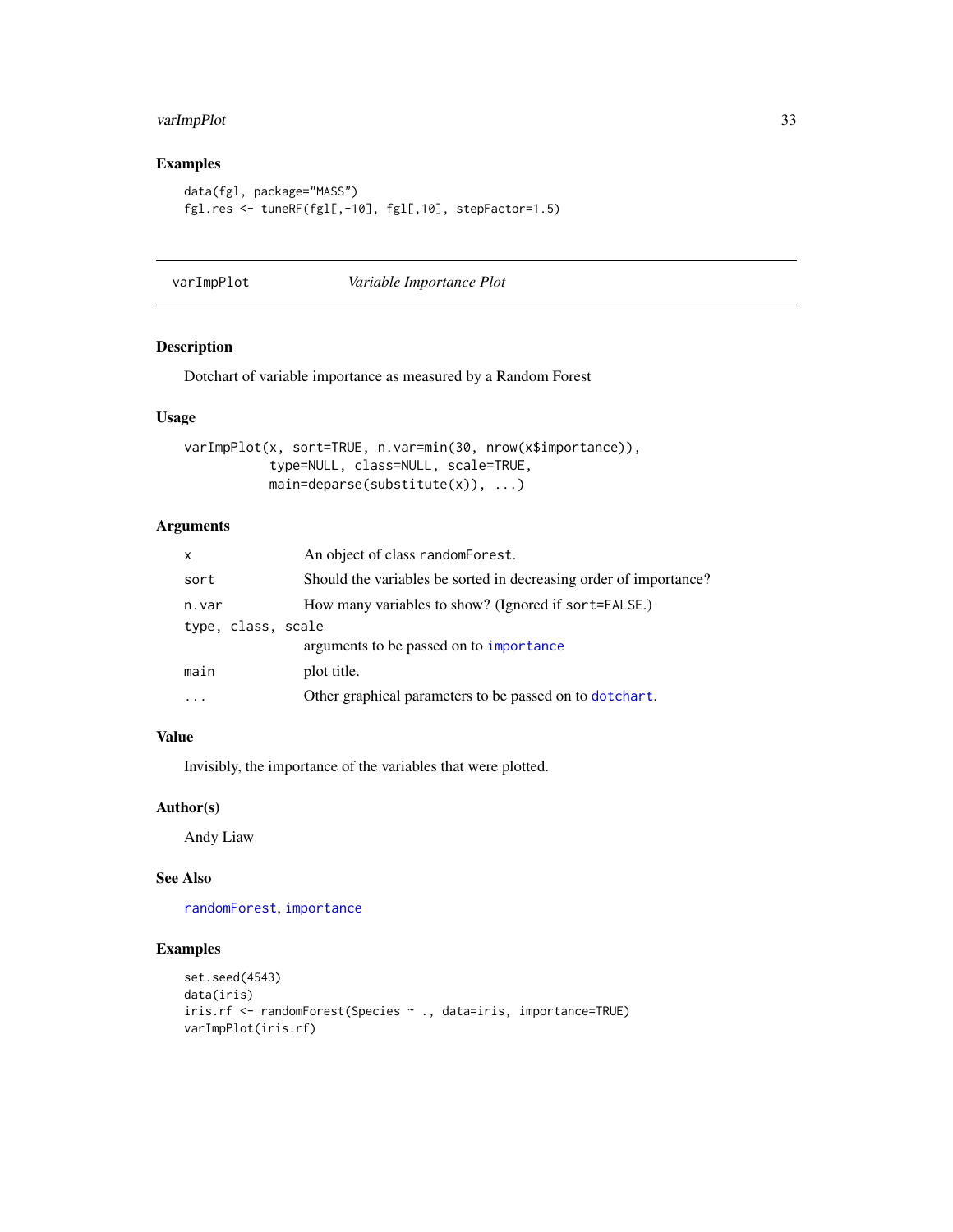<span id="page-33-0"></span>

## Description

Find out which predictor variables are actually used in the random forest.

## Usage

varUsed(x, by.tree=FALSE, count=TRUE)

## Arguments

|         | An object of class random Forest.                                        |
|---------|--------------------------------------------------------------------------|
| by.tree | Should the list of variables used be broken down by trees in the forest? |
| count   | Should the frequencies that variables appear in trees be returned?       |

## Value

If count=TRUE and by.tree=FALSE, a integer vector containing frequencies that variables are used in the forest. If by.tree=TRUE, a matrix is returned, breaking down the counts by tree (each column corresponding to one tree and each row to a variable).

If count=FALSE and by.tree=TRUE, a list of integer indices is returned giving the variables used in the trees, else if by.tree=FALSE, a vector of integer indices giving the variables used in the entire forest.

#### Author(s)

Andy Liaw

## See Also

[randomForest](#page-19-1)

```
data(iris)
set.seed(17)
varUsed(randomForest(Species~., iris, ntree=100))
```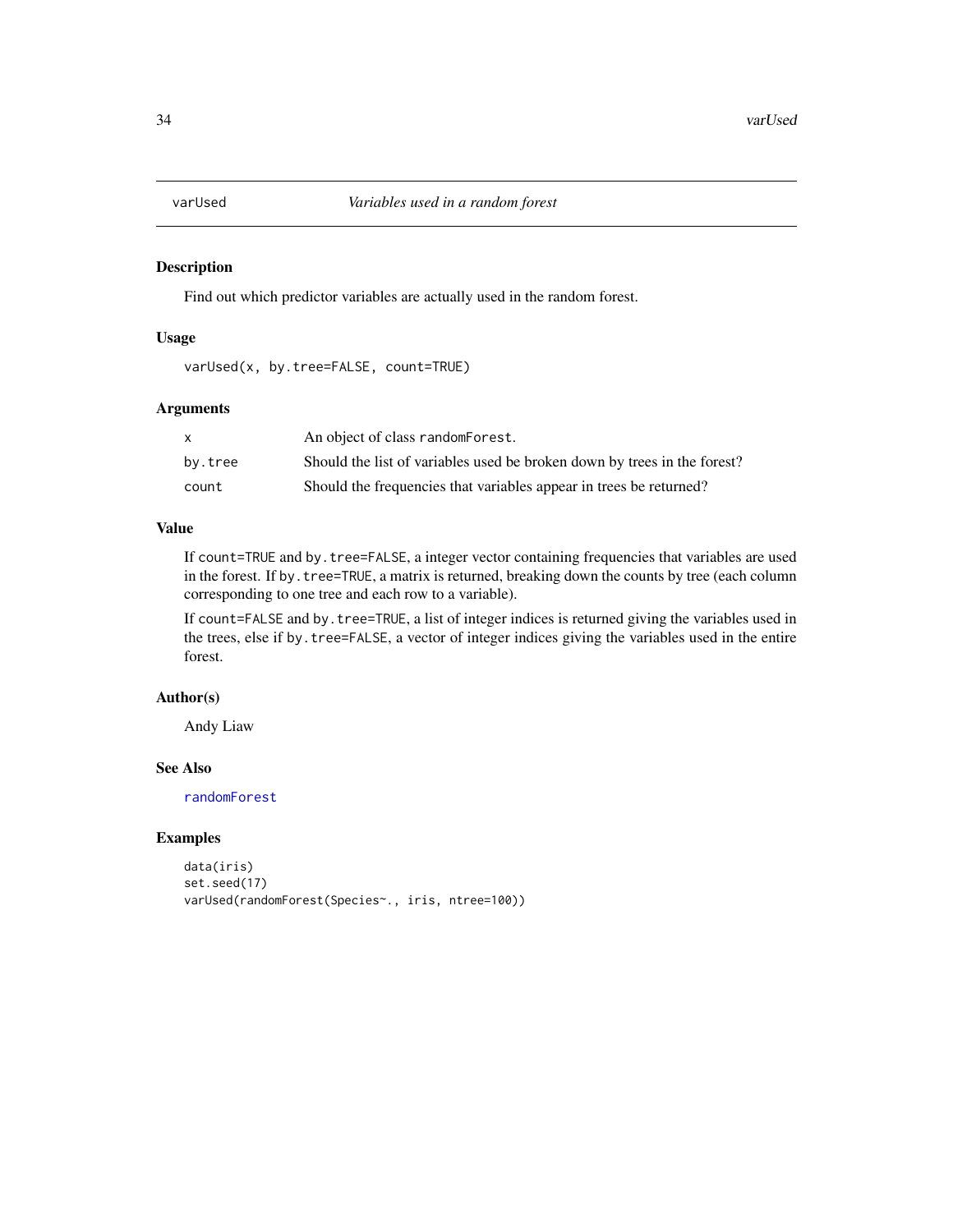# <span id="page-34-0"></span>Index

∗Topic NA na.roughfix, [12](#page-11-0) ∗Topic classif classCenter, [2](#page-1-0) combine, [3](#page-2-0) grow, [5](#page-4-0) importance, [6](#page-5-0) margin, [10](#page-9-0) MDSplot, [11](#page-10-0) outlier, [13](#page-12-0) partialPlot, [14](#page-13-0) plot.randomForest, [17](#page-16-0) predict.randomForest, [18](#page-17-0) randomForest, [20](#page-19-0) rfcv, [26](#page-25-0) rfImpute, [27](#page-26-0) rfNews, [29](#page-28-0) treesize, [31](#page-30-0) tuneRF, [32](#page-31-0) varImpPlot, [33](#page-32-0) ∗Topic datasets imports85, [7](#page-6-0) ∗Topic regression combine, [3](#page-2-0) grow, [5](#page-4-0) importance, [6](#page-5-0) partialPlot, [14](#page-13-0) plot.randomForest, [17](#page-16-0) predict.randomForest, [18](#page-17-0) randomForest, [20](#page-19-0) rfcv, [26](#page-25-0) rfImpute, [27](#page-26-0) treesize, [31](#page-30-0) varImpPlot, [33](#page-32-0) ∗Topic tree getTree, [4](#page-3-0) importance, [6](#page-5-0) MDSplot, [11](#page-10-0) partialPlot, [14](#page-13-0)

plot.randomForest, [17](#page-16-0) randomForest, [20](#page-19-0) rfImpute, [27](#page-26-0) tuneRF, [32](#page-31-0) varImpPlot, [33](#page-32-0) varUsed, [34](#page-33-0) classCenter, [2](#page-1-0) cmdscale, *[12](#page-11-0)* combine, [3,](#page-2-0) *[6](#page-5-0)* dotchart, *[33](#page-32-0)* getTree, [4,](#page-3-0) *[23](#page-22-0)*, *[25](#page-24-0)* grow, *[4](#page-3-0)*, [5](#page-4-0) importance, [6,](#page-5-0) *[27](#page-26-0)*, *[33](#page-32-0)* imports85, [7](#page-6-0) iRF, [8](#page-7-0) margin, [10](#page-9-0) MDSplot, *[3](#page-2-0)*, [11](#page-10-0) na.roughfix, [12,](#page-11-0) *[28](#page-27-0)* outlier, [13](#page-12-0) pairs, *[12](#page-11-0)* partialPlot, [14](#page-13-0) partialPlot2var, [16](#page-15-0) persp3d, *[16](#page-15-0)* plot.margin *(*margin*)*, [10](#page-9-0) plot.randomForest, [17](#page-16-0) predict.randomForest, [18,](#page-17-0) *[23](#page-22-0)* print.randomForest *(*randomForest*)*, [20](#page-19-0) randomForest, *[3](#page-2-0)[–8](#page-7-0)*, *[11](#page-10-0)[–15](#page-14-0)*, *[17](#page-16-0)[–19](#page-18-0)*, [20,](#page-19-0) *[27,](#page-26-0) [28](#page-27-0)*, *[32](#page-31-0)[–34](#page-33-0)* readForest, [24](#page-23-0) rfcv, [26](#page-25-0) rfImpute, *[13](#page-12-0)*, [27](#page-26-0)